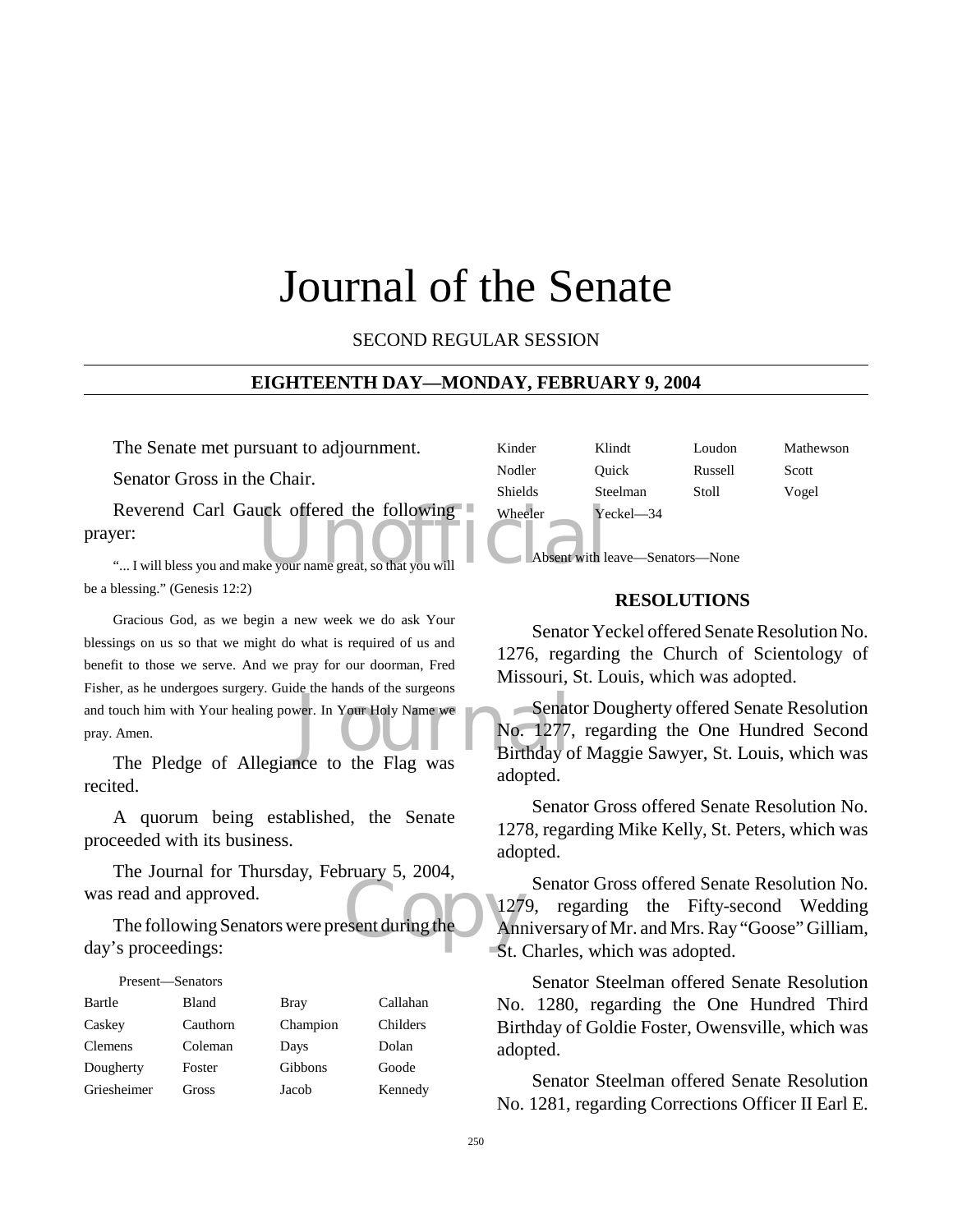Wieprecht, St. Robert, which was adopted.

Senator Steelman offered Senate Resolution No. 1282, regarding Andrew D. Harrison, Rolla, which was adopted.

## **CONCURRENT RESOLUTIONS**

Senator Stoll moved that **SCR 25** be taken up for adoption, which motion prevailed.

On motion of Senator Stoll, **SCR 25** was adopted by the following vote:

|         | YEAS—Senators  |             |          | added techniques:      |
|---------|----------------|-------------|----------|------------------------|
| Bartle  | Bland          | Bray        | Callahan | <b>NOW THERE</b>       |
| Caskey  | Cauthorn       | Champion    | Childers | the Missouri Senate    |
| Coleman | Days           | Dougherty   | Foster   | Regular Session, the   |
| Gibbons | Goode          | Griesheimer | Gross    | hereby authorize the   |
| Jacob   | Kennedy        | Kinder      | Klindt   | which shall review a   |
| Loudon  | Nodler         | Ouick       | Russell  | impact of forestry uti |
| Scott   | <b>Shields</b> | Steelman    | Stoll    | action or legislative  |
| Vogel   | Wheeler        | Yeckel—31   |          | BE IT FURTH            |

NAYS—Senators—None

Absent—Senators

Dolan Mathewson—2

Absent with leave—Senator Clemens

Senator Childers moved that **SCR 26** be taken up for 3rd reading and final passage, which motion prevailed.

Senator Childers offered **SS** for **SCR 26**, entitled:

## SENATE SUBSTITUTE FOR SENATE CONCURRENT RESOLUTION NO. 26

Relating to the Forestry Utilization Committee.

WHEREAS, the forestry industry is a vital industry to Missouri, representing over fourteen million acres of Missouri timberland, which ranks our state seventh out of the twenty northeastern timber states, supports the bulk of Missouri recreation and tourism, directly provides thousands of jobs and supports tens of thousands of jobs where forest land and products are a vital component, directly generates three billion dollars of revenue, and indirectly supports the generation of many more billions of dollars in revenue; and

WHEREAS, the General Assembly wishes to maintain and enhance the positive economic contribution of this industry while making every attempt to minimize environmental harm and other negative aspects of the industry; and

WHEREAS, the industries' current practice of harvesting sixty percent of the tree, and its predominant production of low value-added products, limits the potential economic contribution to industry participants and to the state; and

WHEREAS, there exists a need for a study of the potential for increased industrial strength and rural economic gains to be realized by forestry adopting modern industrial business models and valueadded techniques:

NOW THEREFORE BE IT RESOLVED that the members of the Missouri Senate, Ninety-Second General Assembly, Second Regular Session, the House of Representatives concurring therein, hereby authorize the creation of a "Forestry Utilization Committee", which shall review and evaluate both the industrial and economic impact of forestry utilization and make recommendations on further action or legislative remedies, if any, to be taken as necessary; and

Example of the town of the town of the town of the town of the town of the town of the town of the town of the town of the town of the town of the town of the town of the town of the town of the town of the town of the tow Servi<br>
ION NO. 26<br>
ION NO. 26<br>
ION Reso<br>
IPPERENT BE IT FURTHER RESOLVED that such committee shall be composed of twenty-three members, one member to be a member of the Missouri Senate to be appointed by the President Pro Tem of the Senate, one member to be a member of the Missouri House of Representatives to be appointed by the Speaker of the House, two county commissioners appointed by the Missouri Association of Counties, two forest landowners representing small forestry holdings with owners of less than two hundred acres of timber and two representatives of large forestry holdings with greater than two hundred acres of timber, both to be appointed by the Missouri Farm Bureau, a representative from the Resource Conservation and Development Councils, a representative from the Missouri Department of Natural Resources' Energy Center, a representative from the Missouri Enterprise Business Assistance Center, a representative of the United States Department of Agriculture Forest Service's North Central Forest Experimental Station, a representative of the University of Missouri's School of Natural Resources, a representative of the Society of American Foresters, a representative from the Missouri Department of Conservation's Division of Forestry, a representative of the Missouri Forest Products Association, a representative of the Missouri Department of Agriculture's Business Development Division, two representatives of a large-volume active sawmill and two representatives of a small-volume active sawmill appointed by the Missouri Forest Products Association, a representative of the School of Agricultural Sciences at Southwest Missouri State University and a representative of the Department of Agriculture, School of Polytechnic Studies at Southeast Missouri State University. Each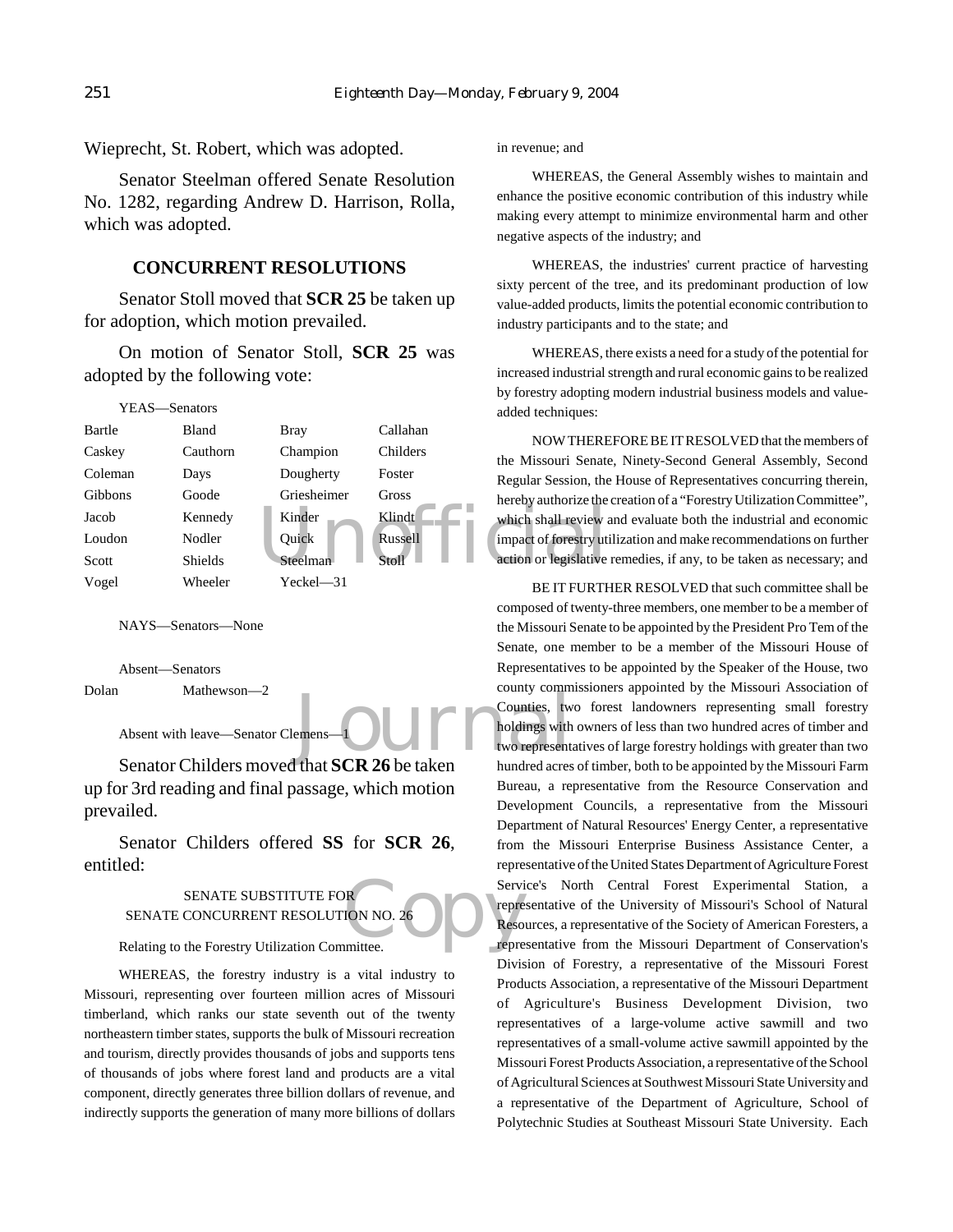member of the committee shall serve until December 31, 2005. A chairman, vice-chairman, and secretary shall be elected by the membership of the committee to conduct the business of the committee; and

BE IT FURTHER RESOLVED that the committee may conduct its business by various means but shall meet no less than twice each year as a full committee; and

BE IT FURTHER RESOLVED that all state agencies shall cooperate with the committee in carrying out its duties, including allowing access to closed records, provided that the committee shall not disclose any identifying information contained in such records closed pursuant to statute or general order, and any such information in the custody of the committee shall not be discoverable to the same extent as when in the custody of the parent agency; and

BE IT FURTHER RESOLVED that all members shall serve without compensation; and

BE IT FURTHER RESOLVED that the Office of<br>
initiation shall provide minimal funding, administrative<br>
rt, and staff for the effective operation of the committee; and Administration shall provide minimal funding, administrative support, and staff for the effective operation of the committee; and

BE IT FURTHER RESOLVED that the committee shall study problems and solutions, collect information, and provide recommendations in a report to the General Assembly before July 30, 2005; and

Senat<br>
Journal Assembly no later than<br>
Journal Senat<br>
Journal Senat<br>
Journal Senat<br>
Jup for ado BE IT FURTHER RESOLVED that the committee shall submit its final report to the General Assembly no later than December 31, 2005; and

BE IT FURTHER RESOLVED that the Forestry Utilization Committee shall terminate December 31, 2005; and

BE IT FURTHER RESOLVED that the Secretary of the Missouri Senate be instructed to prepare properly inscribed copies of this resolution for the Governor for his approval or rejection pursuant to the Missouri Constitution.

SS for SCR 26 Senator Childers moved that **SS** for **SCR 26** be adopted, which motion prevailed.

Senator Nodler assumed the Chair.

On motion of Senator Childers, **SS** for **SCR 26** was read the 3rd time and passed by the following vote:

YEAS—Senators Bartle Bland Callahan Caskey

| Cauthorn    | Childers | Coleman | Days           |
|-------------|----------|---------|----------------|
| Dougherty   | Foster   | Gibbons | Goode          |
| Griesheimer | Gross    | Jacob   | Kennedy        |
| Kinder      | Klindt   | Loudon  | Mathewson      |
| Nodler      | Russell  | Scott   | <b>Shields</b> |
| Steelman    | Stoll    | Vogel   | Yeckel—28      |

NAYS—Senators Bray Wheeler—2

Absent—Senators Champion Dolan Quick—3

Absent with leave—Senator Clemens—1

The President declared the concurrent resolution passed.

On motion of Senator Childers, title to the concurrent resolution was agreed to.

Senator Childers moved that the vote by which the concurrent resolution passed be reconsidered.

Senator Gibbons moved that motion lay on the table, which motion prevailed.

Senator Gross assumed the Chair.

Senator Kinder moved that **SCR 33** be taken up for adoption, which motion prevailed.

On motion of Senator Kinder, **SCR 33** was adopted by the following vote:

| YEAS-Senators |              |                |                |
|---------------|--------------|----------------|----------------|
| Bartle        | <b>Bland</b> | <b>Bray</b>    | Callahan       |
| Caskey        | Cauthorn     | Champion       | Childers       |
| Coleman       | Days         | Dolan          | Dougherty      |
| Foster        | Gibbons      | Goode          | Griesheimer    |
| Gross         | Jacob        | Kennedy        | Kinder         |
| Klindt        | Loudon       | Mathewson      | Nodler         |
| Russell       | Scott        | <b>Shields</b> | Steelman       |
| Stoll         | Vogel        | Wheeler        | $Yeckel$ $-32$ |

NAYS—Senators—None

Absent—Senator Quick—1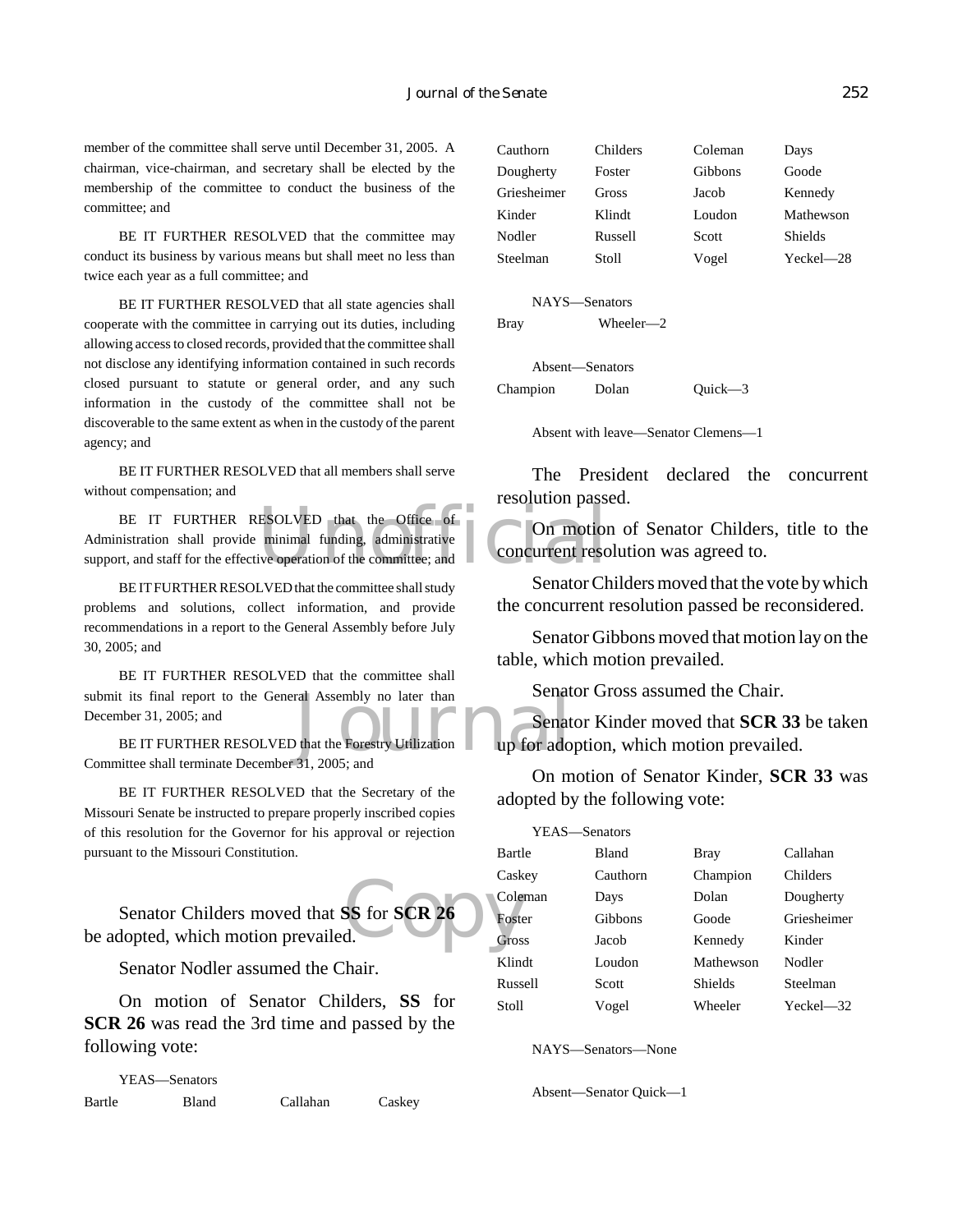Absent with leave—Senator Clemens—1

## **INTRODUCTION OF BILLS**

The following Bill was read the 1st time and ordered printed:

**SB 1236**–By Kennedy, Steelman and Wheeler.

An Act to amend chapter 334, RSMo, by adding thereto nine new sections relating to the medical imaging and radiation therapy quality assurance act, with penalty provisions.

## **REPORTS OF STANDING COMMITTEES**

Senator Childers, Chairman of the Committee on Economic Development, Tourism and Local

Government, submitted the following reports:<br>
Mr. President: Your Committee on Economic<br>
Development, Tangian and Level Government, the Sanatan Ki Mr. President: Your Committee on Economic Development, Tourism and Local Government, to which was referred **SB 951**, begs leave to report that it has considered the same and recommends that the bill do pass and be placed on the Consent Calendar.

Also,

Also,<br>Mr. President: Your Committee on Economic to which what it has Development, Tourism and Local Government, to which was referred **SB 952**, begs leave to report that it has considered the same and recommends that the Senate Committee Substitute, hereto attached, do pass and be placed on the Consent Calendar.

Also,

Mr. President: Your Committee on Economic Development, Tourism and Local Government, to which was referred **SB 1012**, begs leave to report that it has considered the same and recommends that the bill do pass and be placed on the Consent Calendar.

Also,

Mr. President: Your Committee on Economic Development, Tourism and Local Government, to which was referred **SB 1062**, begs leave to report that it has considered the same and recommends that the Senate Committee Substitute, hereto attached, do pass and be placed on the Consent Calendar.

Also,

Mr. President: Your Committee on Economic Development, Tourism and Local Government, to which was referred **SB 1075**, begs leave to report that it has considered the same and recommends that the Senate Committee Substitute, hereto attached, do pass and be placed on the Consent Calendar.

Senator Klindt, Chairman of the Committee on Agriculture, Conservation, Parks and Natural Resources, submitted the following reports:

Mr. President: Your Committee on Agriculture, Conservation, Parks and Natural Resources, to which was referred **SB 886**, begs leave to report that it has considered the same and recommends that the bill do pass and be placed on the Consent Calendar.

## Also,

Copy town Mr. President: Your Committee on Agriculture, Conservation, Parks and Natural Resources, to which was referred **SB 808**, begs leave to report that it has considered the same and recommends that the bill do pass and be placed on the Consent Calendar.

## Also,

Mr. President: Your Committee on Agriculture, Conservation, Parks and Natural Resources, to which was referred **SB 741**, begs leave to report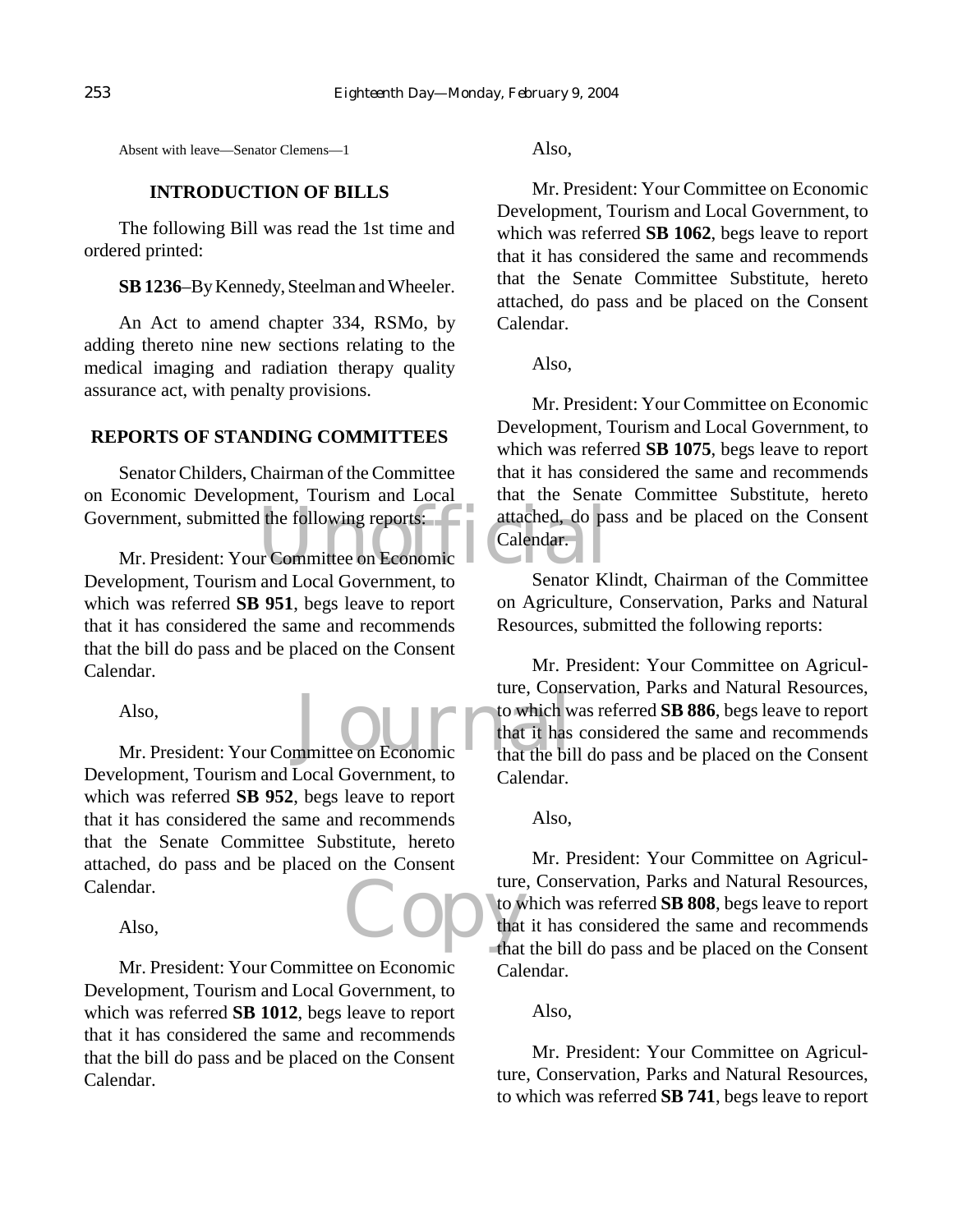that it has considered the same and recommends that the bill do pass and be placed on the Consent Calendar.

Senator Cauthorn, Chairman of the Committee on Government Accountability and Fiscal Oversight, submitted the following report:

Mr. President: Your Committee on Government Accountability and Fiscal Oversight, to which was referred **SB 1100**, begs leave to report that it has considered the same and recommends that the Senate Committee Substitute, hereto attached, do pass and be placed on the Consent Calendar.

Senator Foster, Chairman of the Committee on Education, submitted the following report:

Exercison, submitted the following report:<br>
Mr. President: Your Committee on Education,<br>
Notes and be<br>
Notes and be<br>
Sometime of the Secret Secret Secret Secret Secret Secret Secret Secret Secret Secret Secret Secret Secre to which was referred **SB 1052**, begs leave to report that it has considered the same and recommends that the bill do pass and be placed on the Consent Calendar.

and Criminal Juris-<br>
owing reports:<br>
Leave to re Senator Bartle, Chairman of the Committee on the Judiciary and Civil and Criminal Jurisprudence, submitted the following reports:

Copy and Mr. President: Your Committee on the Judiciary and Civil and Criminal Jurisprudence, to which was referred **SB 703**, begs leave to report that it has considered the same and recommends that the bill do pass and be placed on the Consent Calendar.

Also,

Mr. President: Your Committee on the Judiciary and Civil and Criminal Jurisprudence, to which was referred **SB 781**, begs leave to report that it has considered the same and recommends that the bill do pass and be placed on the Consent Calendar.

Also,

Mr. President: Your Committee on the Judiciary and Civil and Criminal Jurisprudence, to which was referred **SB 827**, begs leave to report that it has considered the same and recommends that the Senate Committee Substitute, hereto attached, do pass and be placed on the Consent Calendar.

Senator Shields, Chairman of the Committee on Aging, Families, Mental and Public Health, submitted the following report:

Mr. President: Your Committee on Aging, Families, Mental and Public Health, to which was referred **SB 803**, begs leave to report that it has considered the same and recommends that the bill do pass and be placed on the Consent Calendar.

Senator Yeckel, Chairman of the Committee on Financial and Governmental Organization, Veterans' Affairs and Elections, submitted the following reports:

Mr. President: Your Committee on Financial and Governmental Organization, Veterans' Affairs and Elections, to which was referred **SB 1093**, begs leave to report that it has considered the same and recommends that the Senate Committee Substitute, hereto attached, do pass and be placed on the Consent Calendar.

Also,

Mr. President: Your Committee on Financial and Governmental Organization, Veterans' Affairs and Elections, to which was referred **SB 783**, begs leave to report that it has considered the same and recommends that the bill do pass and be placed on the Consent Calendar.

Also,

Mr. President: Your Committee on Financial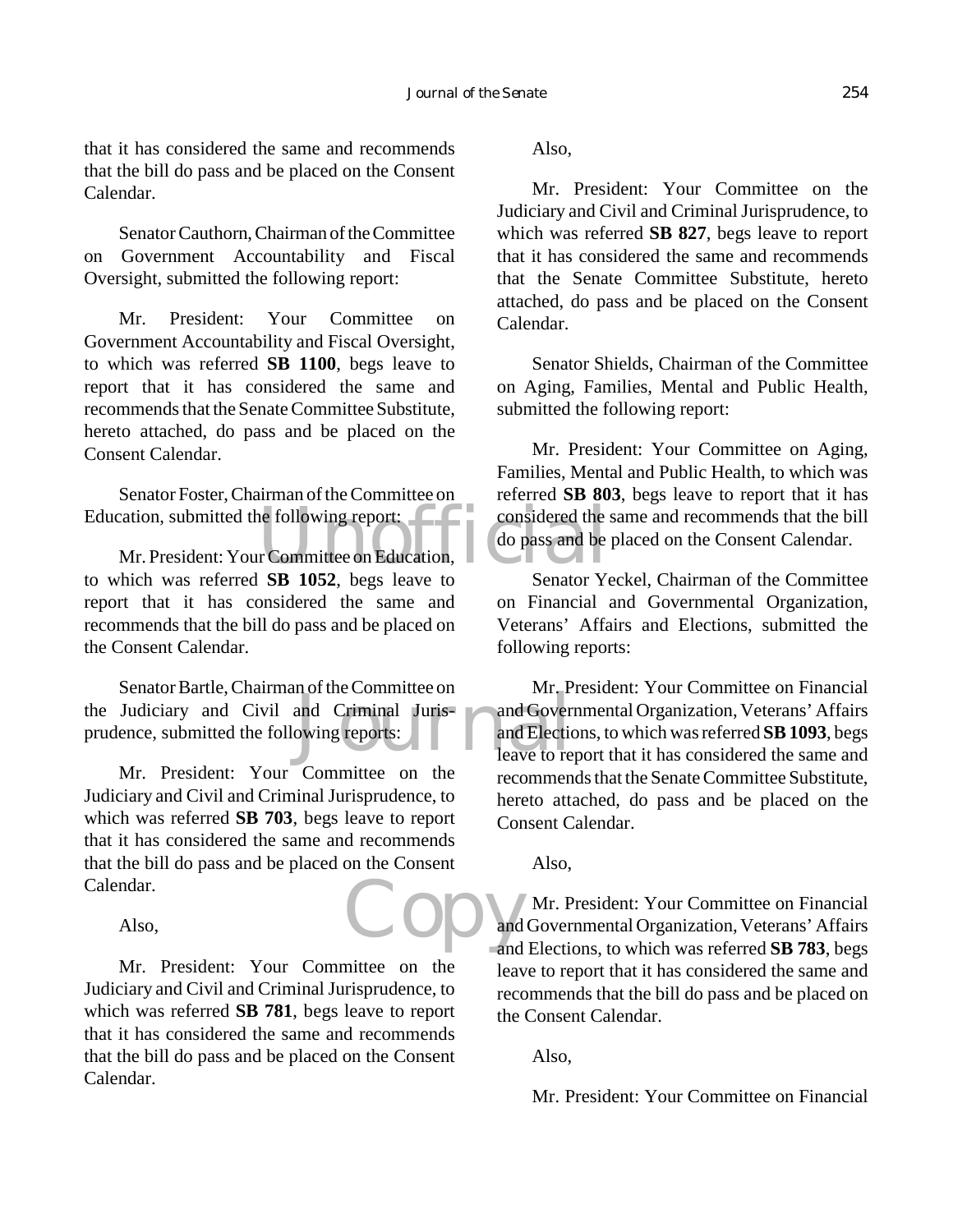and Governmental Organization, Veterans' Affairs and Elections, to which was referred **SB 837**, begs leave to report that it has considered the same and recommends that the Senate Committee Substitute, hereto attached, do pass and be placed on the Consent Calendar.

Also,

Mr. President: Your Committee on Financial and Governmental Organization, Veterans' Affairs and Elections, to which was referred **SB 859**, begs leave to report that it has considered the same and recommends that the Senate Committee Substitute, hereto attached, do pass and be placed on the Consent Calendar.

Also,

Also,<br>Mr. President: Your Committee on Financial Chartle Care Care Care Champion and Governmental Organization, Veterans' Affairs and Elections, to which was referred **SB 799**, begs leave to report that it has considered the same and recommends that the Senate Committee Substitute, hereto attached, do pass and be placed on the Consent Calendar.

Volkeler<br>
Senator Steelman, Chairman of the Committee<br>
on Commerce and the Environment, submitted the Senator Steelman, Chairman of the Committee following report:

at the Senate<br>ed, do pass and<br>was Mr. President: Your Committee on Commerce and the Environment, to which was referred **SB 878**, begs leave to report that it has considered the same and recommends that the Senate Committee Substitute, hereto attached, do pass and be placed on the Consent Calendar.

Senator Gibbons, Chairman of the Committee on Rules, Joint Rules, Resolutions and Ethics, submitted the following report:

Mr. President: Your Committee on Rules, Joint Rules, Resolutions and Ethics, to which was referred **SS** for **SB 1000**, begs leave to report that it has examined the same and finds that the bill has been truly perfected and that the printed copies furnished the Senators are correct.

## **THIRD READING OF SENATE BILLS**

**SB 739**, introduced by Senator Klindt, entitled:

An Act to amend chapter 640, RSMo, by adding thereto four new sections relating to environmental regulation.

Was taken up.

On motion of Senator Klindt, **SB 739** was read the 3rd time and passed by the following vote:

| YEAS-       | -Senators     |                |           |
|-------------|---------------|----------------|-----------|
| Bartle      | Callahan      | Caskey         | Cauthorn  |
| Champion    | Childers      | <b>Clemens</b> | Coleman   |
| Dolan       | Foster        | Gibbons        | Goode     |
| Griesheimer | Gross         | Jacob          | Kennedy   |
| Kinder      | Klindt        | Loudon         | Mathewson |
| Nodler      | Ouick         | Russell        | Scott     |
| Shields     | Steelman      | Stoll          | Vogel     |
| Wheeler     | $Yeckel - 30$ |                |           |
|             | NAYS-Senators |                |           |
| Bland       | Bray          | Days           | Dougherty |

Absent—Senators—None

Absent with leave—Senators—None

The President declared the bill passed.

On motion of Senator Klindt, title to the bill was agreed to.

Senator Klindt moved that the vote by which the bill passed be reconsidered.

Senator Gibbons moved that motion lay on the table, which motion prevailed.

**SB 758**, with **SCS**, introduced by Senator Griesheimer, entitled: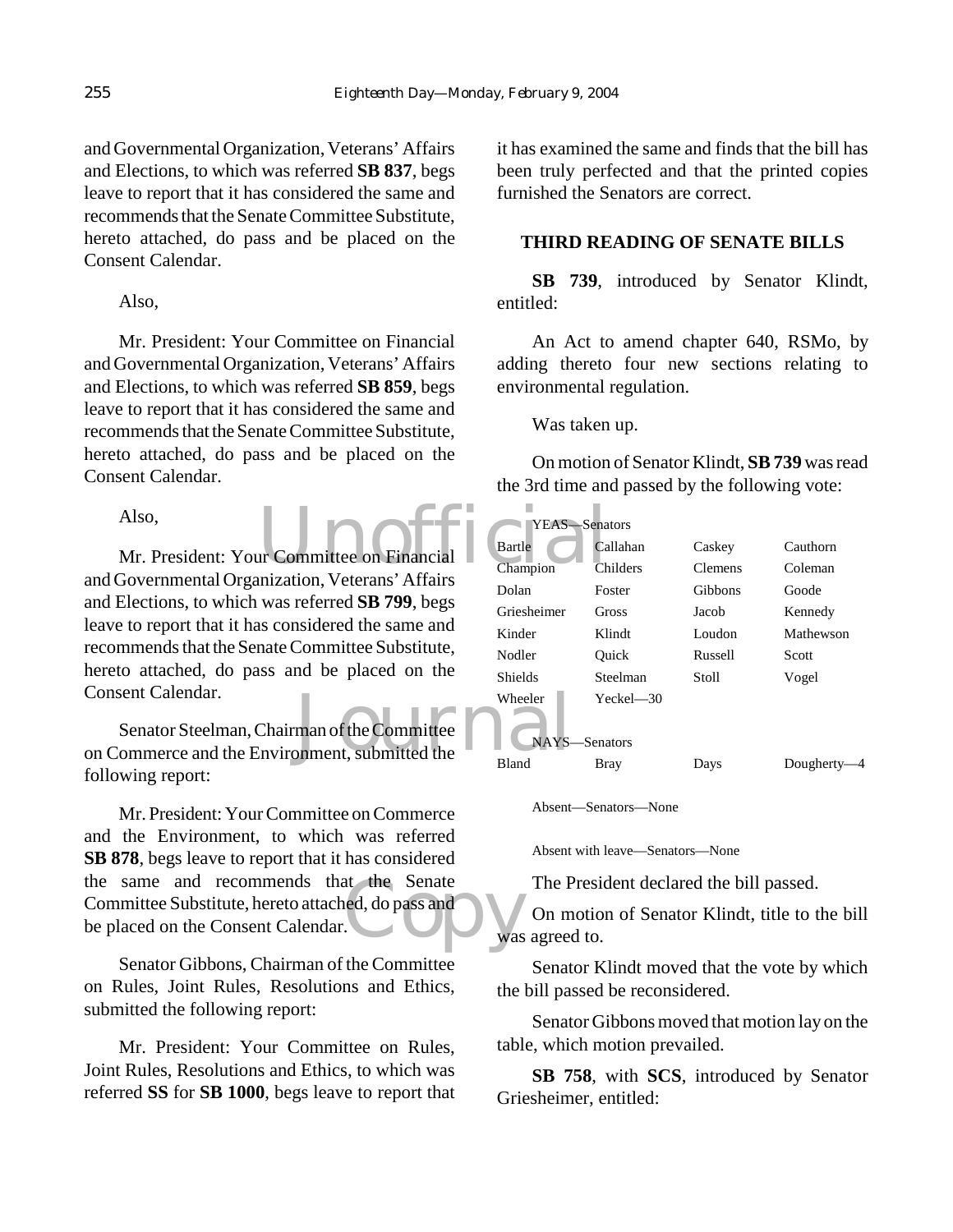An Act to repeal section 67.1360, RSMo, and to enact in lieu thereof one new section relating to tourism taxes.

Was called from the Consent Calendar and taken up.

**SCS** for **SB 758**, entitled:

## SENATE COMMITTEE SUBSTITUTE FOR SENATE BILL NO. 758

An Act to repeal section 67.1360, RSMo, and to enact in lieu thereof one new section relating to tourism taxes.

Was taken up.

Senator Griesheimer moved that **SCS** for **SB 758** be adopted, which motion prevailed.

On motion of Senator Griesheimer, **SCS** for Klindt<br>
View Wing vote: Stoll Container Stock Container Stock Container Stock Container Stock Container Stock Container Stock Container Stock Container Stock Container Stock Cont **SB 758** was read the 3rd time and passed by the following vote:

```
Ne Rennedy<br>
Mathewson<br>
Shields
The P
   YEAS—Senators
Bartle Bland Bray Callahan
Caskey Cauthorn Champion Childers
Clemens Coleman Days Dolan
Dougherty Foster Gibbons Goode
Griesheimer Gross Jacob Kennedy
Kinder Klindt Loudon Mathewson
Nodler Russell Scott Shields
Steelman Stoll Vogel Wheeler
Yeckel—33
```
NAYS—Senators—None

Absent—Senator Quick—1

Absent with leave—Senators—None

The President declared the bill passed.

On motion of Senator Griesheimer, title to the bill was agreed to.

Senator Griesheimer moved that the vote by which the bill passed be reconsidered.

Senator Gibbons moved that motion lay on the table, which motion prevailed.

**SB 769**, introduced by Senator Nodler, entitled:

An Act to repeal section 233.295, RSMo, and to enact in lieu thereof one new section relating to dissolution of road districts in certain counties.

Was called from the Consent Calendar and taken up.

On motion of Senator Nodler, **SB 769** was read the 3rd time and passed by the following vote:

| YEAS-Senators |              |            |             |
|---------------|--------------|------------|-------------|
| Bartle        | <b>Bland</b> | Bray       | Callahan    |
| Caskey        | Cauthorn     | Champion   | Childers    |
| Clemens       | Days         | Dolan      | Dougherty   |
| Foster        | Gibbons      | Goode      | Griesheimer |
| Gross         | Jacob        | Kennedy    | Kinder      |
| Klindt        | Loudon       | Mathewson  | Nodler      |
| Russell       | Scott        | Shields    | Steelman    |
| Stoll         | Vogel        | Wheeler-31 |             |

NAYS—Senators—None

Absent—Senators Coleman Quick Yeckel—3

Absent with leave—Senators—None

The President declared the bill passed.

On motion of Senator Nodler, title to the bill was agreed to.

Senator Nodler moved that the vote by which the bill passed be reconsidered.

Copy Senator Gibbons moved that motion lay on the table, which motion prevailed.

**SB 782**, with **SCS**, introduced by Senator Caskey, entitled:

An Act to amend chapter 54, RSMo, by adding thereto one new section relating to county treasurers.

Was called from the Consent Calendar and taken up.

**SCS** for **SB 782**, entitled: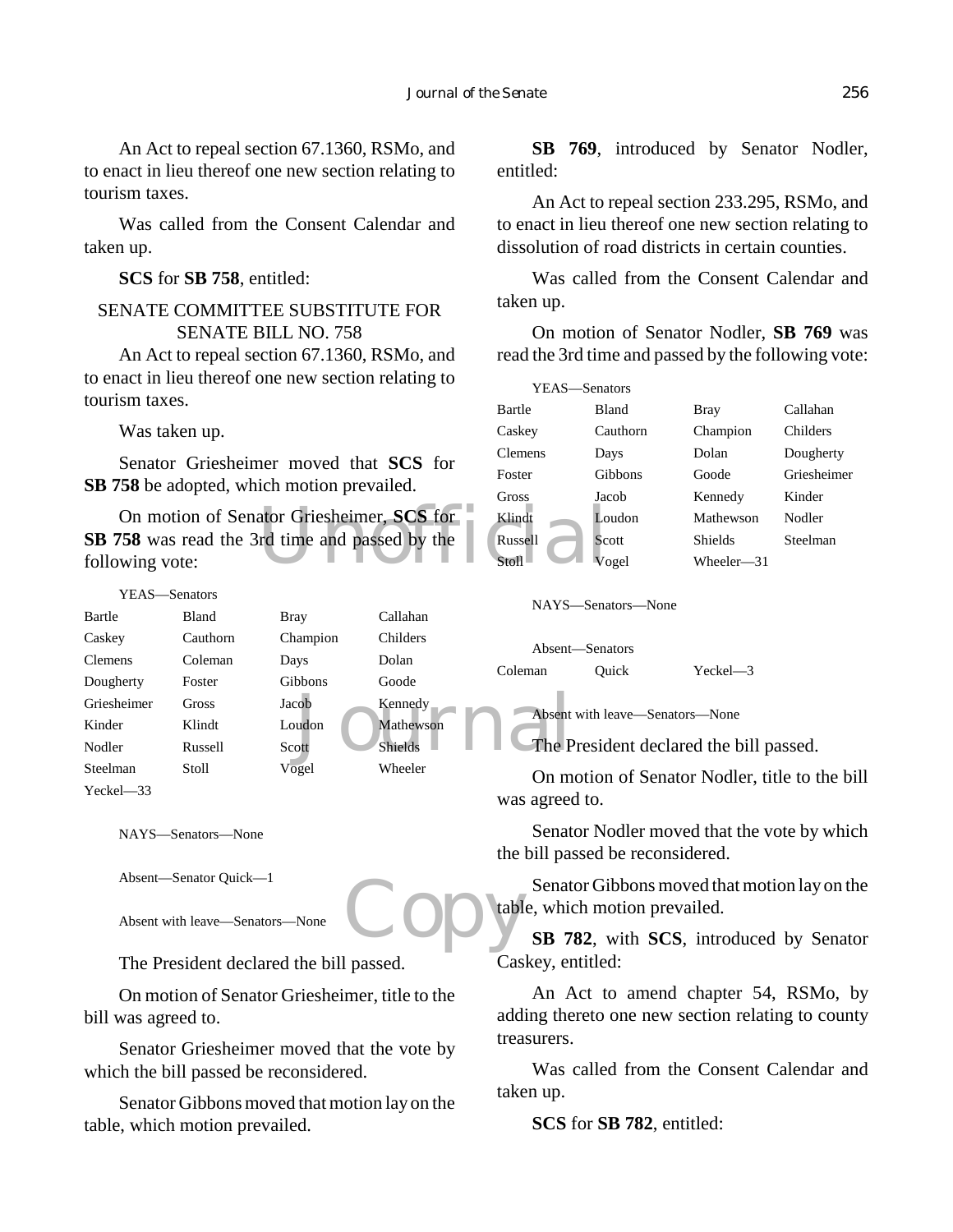## SENATE COMMITTEE SUBSTITUTE FOR SENATE BILL NO. 782

An Act to repeal sections 54.150, 54.170, and 54.261, RSMo, and to enact in lieu thereof four new sections relating to county treasurers.

Was taken up.

YEAS—Senators

Senator Caskey moved that **SCS** for **SB 782** be adopted, which motion prevailed.

On motion of Senator Caskey, **SCS** for **SB 782** was read the 3rd time and passed by the following vote:

Bartle Bland Bray Callahan Caskey Cauthorn Champion Childers

taken up.

**SCS** for **SB 789**, entitled:

## SENATE COMMITTEE SUBSTITUTE FOR SENATE BILL NO. 789

An Act to repeal sections 48.020 and 48.030, RSMo, and to enact in lieu thereof two new sections relating to county classification, with an emergency clause.

Was taken up.

Senator Childers moved that **SCS** for **SB 789** be adopted, which motion prevailed.

On motion of Senator Childers, **SCS** for **SB 789** was read the 3rd time and passed by the following vote:

| Clemens         | Days                                                | Dolan-    | Dougherty     | YEAS-Senators  |                    |                |               |
|-----------------|-----------------------------------------------------|-----------|---------------|----------------|--------------------|----------------|---------------|
| Foster          | Gibbons                                             | Goode     | Griesheimer   | Bartle         | <b>Bland</b>       | <b>Bray</b>    | Callahan      |
| Gross           | Jacob                                               | Kennedy   | Kinder        | Caskey         | Cauthorn           | Champion       | Childers      |
| Klindt          | Loudon                                              | Mathewson | Nodler        |                |                    |                |               |
| Russell         | Scott                                               | Shields   | Steelman      | <b>Clemens</b> | Days               | Dolan          | Dougherty     |
| Stoll           | Vogel                                               | Wheeler   | $Yeckel - 32$ | Foster         | <b>Gibbons</b>     | Goode          | Griesheimer   |
|                 |                                                     |           |               | Gross          | Jacob              | Kennedy        | Kinder        |
|                 | NAYS—Senators—None                                  |           |               | Klindt         | Loudon             | Mathewson      | Nodler        |
|                 |                                                     |           |               | Russell        | Scott              | <b>Shields</b> | Steelman      |
| Absent-Senators |                                                     |           |               | Stoll          | Vogel              | Wheeler        | $Yeckel - 32$ |
| Coleman         | $Quick-2$                                           |           |               |                | NAYS-Senators-None |                |               |
|                 | $\mathbf{M}$ $\mathbf{M}$ $\mathbf{M}$ $\mathbf{M}$ |           |               |                |                    |                |               |

Absent with leave—Senators—None

The President declared the bill passed.

On motion of Senator Caskey, title to the bill was agreed to.

Senator Caskey moved that the vote by which<br>
ill passed be reconsidered.<br>
Senator Gibbons moved that motion lay on the was the bill passed be reconsidered.

Senator Gibbons moved that motion lay on the table, which motion prevailed.

**SB 789**, with **SCS**, introduced by Senator Childers, entitled:

An Act to repeal sections 48.020 and 48.030, RSMo, and to enact in lieu thereof two new sections relating to county classification.

Was called from the Consent Calendar and

Absent—Senators Coleman Quick—2

Absent with leave—Senators—None

The President declared the bill passed.

On motion of Senator Childers, title to the bill was agreed to.

Senator Childers moved that the vote by which the bill passed be reconsidered.

Senator Gibbons moved that motion lay on the table, which motion prevailed.

**SB 942**, introduced by Senator Nodler, **SB 850**, introduced by Senator Steelman and **SB 841**, introduced by Senator Childers, with **SCS**,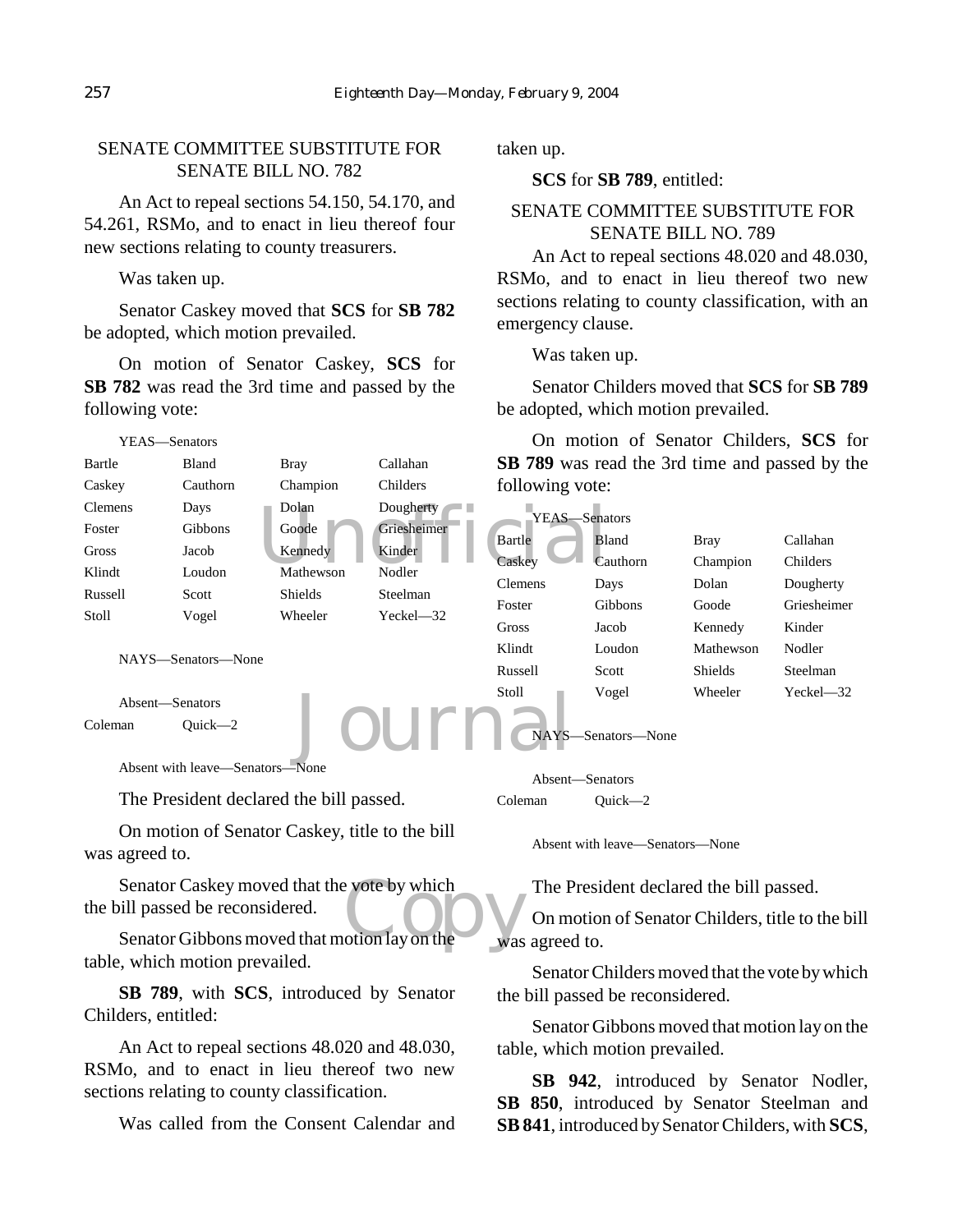entitled respectively:

An Act to authorize the governor to convey a tract of land owned by the state to the city of Neosho.

An Act to authorize the governor to convey a tract of land owned by the state to the city of Salem.

An Act to authorize the governor to convey a tract of land owned by the state to Pierce City, with an emergency clause.

Were called from the Consent Calendar and taken up by Senator Nodler.

**SCS** for **SBs 942**, **850** and **841**, entitled:

## SENATE COMMITTEE SUBSTITUTE FOR SENATE BILLS NOS. 942, 850 and 841

SENATE BILLS NOS. 942, 850 and 841 Coleman Sh<br>
An Act to authorize the governor to convey<br>
certain tracts of state property, with an emergency An Act to authorize the governor to convey clause for certain sections.

Was taken up.

Senator Nodler moved that **SCS** for **SBs 942**, **850** and **841** be adopted, which motion prevailed.

or Nodler, SCS for<br>read the 3rd time and table, which On motion of Senator Nodler, **SCS** for **SBs 942**, **850** and **841** was read the 3rd time and passed by the following vote:

### YEAS—Senators

| Bartle         | Bland    | <b>Bray</b> | Callahan       | CHLI |
|----------------|----------|-------------|----------------|------|
| Caskey         | Cauthorn | Champion    | Childers       |      |
| <b>Clemens</b> | Days     | Dolan       | Dougherty      | to e |
| Foster         | Gibbons  | Goode       | Griesheimer    | the  |
| Gross          | Jacob    | Kennedy     | Kinder         | Hig  |
| Klindt         | Loudon   | Mathewson   | Nodler         |      |
| Ouick          | Russell  | Scott       | <b>Shields</b> |      |
| Steelman       | Vogel    | Wheeler     | Yeckel $-32$   | ke   |

NAYS—Senators—None

Absent—Senators Coleman Stoll—2

Absent with leave—Senators—None

The President declared the bill passed.

The emergency clause was adopted by the following vote:

| YEAS—Senators  |              |             |             |
|----------------|--------------|-------------|-------------|
| Bartle         | <b>Bland</b> | <b>Bray</b> | Callahan    |
| Caskey         | Cauthorn     | Champion    | Childers    |
| <b>Clemens</b> | Days         | Dolan       | Dougherty   |
| Foster         | Gibbons      | Goode       | Griesheimer |
| Gross          | Jacob        | Kennedy     | Kinder      |
| Klindt         | Loudon       | Mathewson   | Nodler      |
| Ouick          | Russell      | Scott       | Steelman    |
| Vogel          | Wheeler      | $Yech = 31$ |             |
|                |              |             |             |

NAYS—Senators—None



On motion of Senator Nodler, title to the bill was agreed to.

Senator Nodler moved that the vote by which the bill passed be reconsidered.

Senator Gibbons moved that motion lay on the table, which motion prevailed.

**SB 770**, introduced by Senator Nodler, entitled:

An Act to repeal section 227.340, RSMo, and to enact in lieu thereof one new section relating to the George Washington Carver Memorial Highway.

Was called from the Consent Calendar and taken up.

On motion of Senator Nodler, **SB 770** was read the 3rd time and passed by the following vote:

| YEAS—Senators |              |             |          |
|---------------|--------------|-------------|----------|
| Bartle        | <b>Bland</b> | <b>Bray</b> | Callahan |
| Caskey        | Cauthorn     | Champion    | Childers |
| Clemens       | Coleman      | Days        | Dolan    |
| Dougherty     | Foster       | Gibbons     | Goode    |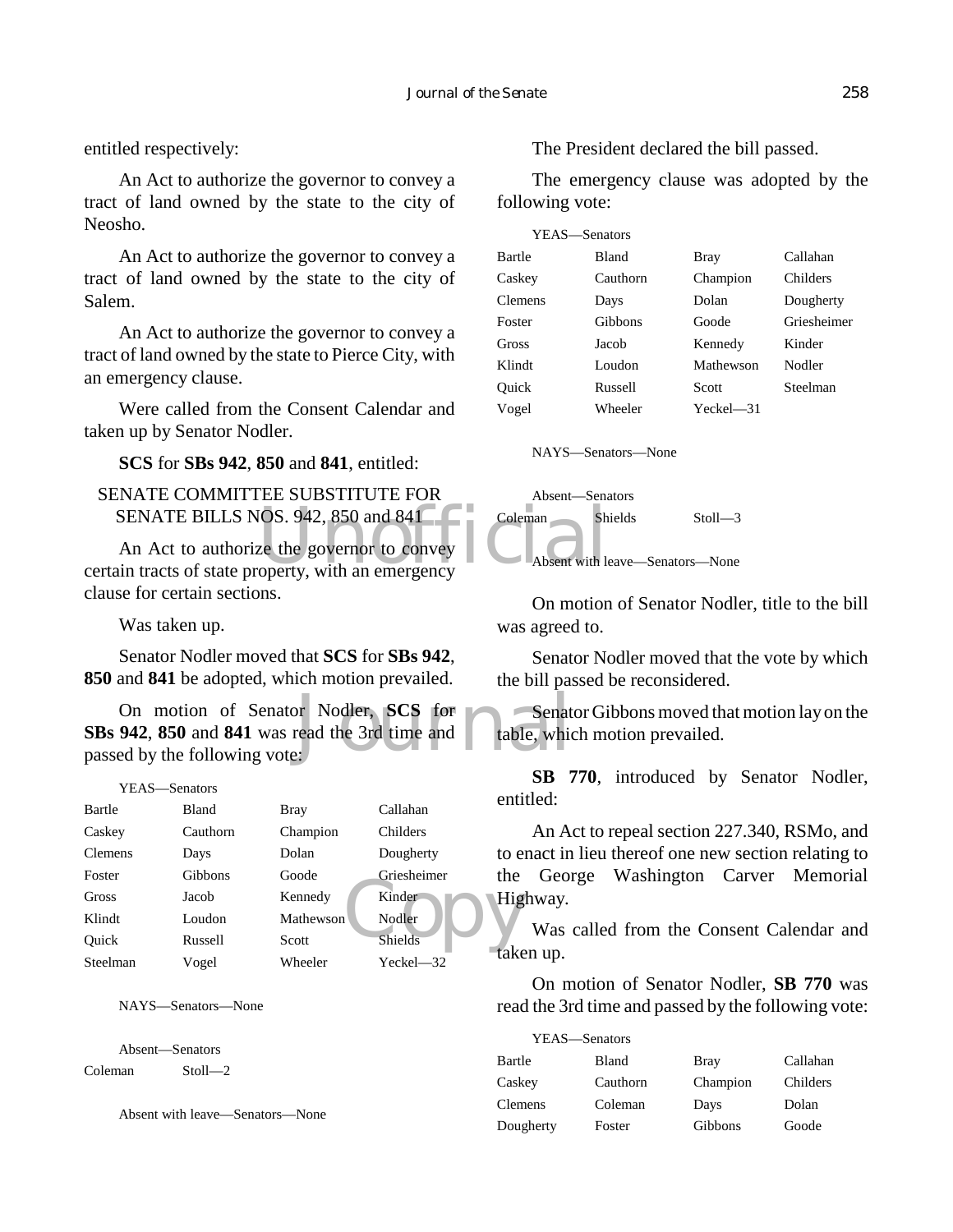| Griesheimer   | Gross              | Jacob   | Kennedy   | Caskey      | Cauthorn  | Champion       | Childers  |
|---------------|--------------------|---------|-----------|-------------|-----------|----------------|-----------|
| Kinder        | Klindt             | Loudon  | Mathewson | Clemens     | Coleman   | Days           | Dolan     |
| Nodler        | Ouick              | Russell | Scott     | Dougherty   | Foster    | <b>Gibbons</b> | Goode     |
| Shields       | Steelman           | Vogel   | Wheeler   | Griesheimer | Gross     | Jacob          | Kennedy   |
| $Yeckel - 33$ |                    |         |           | Kinder      | Klindt    | Loudon         | Mathewson |
|               |                    |         |           | Nodler      | Ouick     | Russell        | Scott     |
|               | NAYS—Senators—None |         |           | Shields     | Steelman  | Stoll          | Vogel     |
|               |                    |         |           | Wheeler     | Yeckel—34 |                |           |

Absent—Senator Stoll—1

Absent with leave—Senators—None

The President declared the bill passed.

On motion of Senator Nodler, title to the bill was agreed to.

Senator Nodler moved that the vote by which the bill passed be reconsidered.

Senator Government of the Mary on the Mary on the Senator Government of the bill passed in the bill passed in the bill passed in the bill passed in the bill passed in the bill passed in the bill passed in the bill passed i Senator Gibbons moved that motion lay on the table, which motion prevailed.

**SB 1006**, with **SCS**, introduced by Senator Goode, et al, entitled:

An Act to amend chapter 227, RSMo, by adding thereto one new section relating to the designation of a memorial highway.

Ignway.<br>Consent Calendar and Calendar and Calendar and Calendar and Calendar and Calendar and Calendar and Andrew Andrew Andrew Andrew Andrew Andrew Andrew Andrew Andrew Andrew Andrew Andrew Andrew Andrew Andrew Andrew And Was called from the Consent Calendar and taken up by Senator Goode.

## **SCS** for **SB 1006**, entitled:

## SENATE COMMITTEE SUBSTITUTE FOR SENATE BILL NO. 1006

adding thereto one new section relating to the designation of a memorial highway. An Act to amend chapter 227, RSMo, by designation of a memorial highway.

Was taken up.

Senator Goode moved that **SCS** for **SB 1006** be adopted, which motion prevailed.

On motion of Senator Goode, **SCS** for **SB 1006** was read the 3rd time and passed by the following vote:

YEAS—Senators Bartle Bland Bray Callahan Absent—Senators—None

NAYS—Senators—None

Absent with leave—Senators—None

The President declared the bill passed.

On motion of Senator Goode, title to the bill was agreed to.

Senator Goode moved that the vote by which the bill passed be reconsidered.

Senator Gibbons moved that motion lay on the table, which motion prevailed.

**SB 767**, with **SCS**, introduced by Senator Clemens, entitled:

An Act to amend chapter 227, RSMo, by adding thereto one new section relating to the establishment of the Edward P. Hubble Memorial highway.

Was called from the Consent Calendar and taken up.

**SCS** for **SB 767**, entitled:

## SENATE COMMITTEE SUBSTITUTE FOR SENATE BILL NO. 767

An Act to amend chapter 227, RSMo, by adding thereto one new section relating to the establishment of the Edwin P. Hubble Memorial highway.

Was taken up.

Senator Clemens moved that **SCS** for **SB 767** be adopted, which motion prevailed.

On motion of Senator Clemens, **SCS** for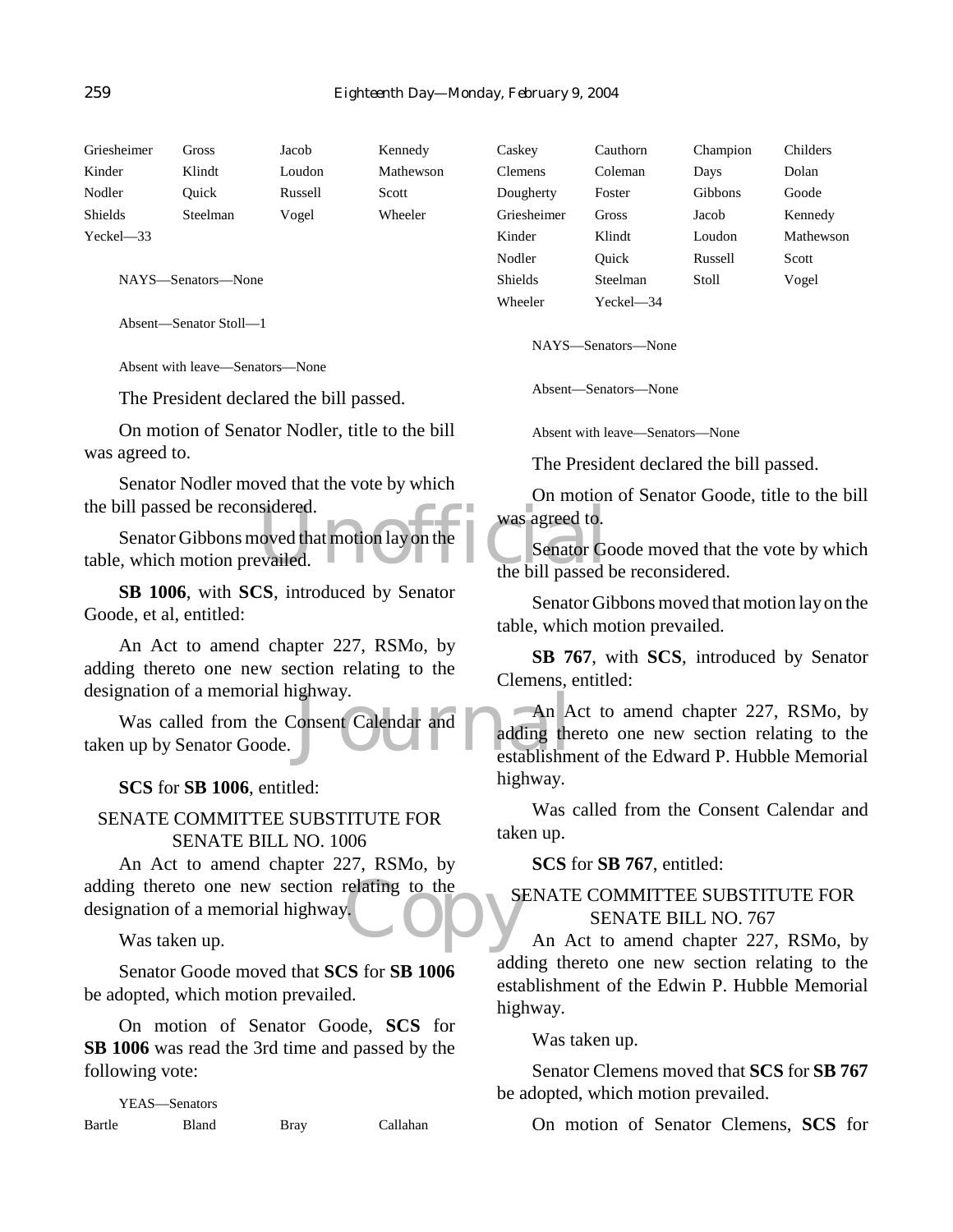**SB 767** was read the 3rd time and passed by the following vote:

| YEAS—Senators  |           |          |           |
|----------------|-----------|----------|-----------|
| Bartle         | Bland     | Bray     | Callahan  |
| Caskey         | Cauthorn  | Champion | Childers  |
| <b>Clemens</b> | Coleman   | Days     | Dolan     |
| Dougherty      | Foster    | Gibbons  | Goode     |
| Griesheimer    | Gross     | Jacob    | Kennedy   |
| Kinder         | Klindt    | Loudon   | Mathewson |
| Nodler         | Ouick     | Russell  | Scott     |
| Shields        | Steelman  | Stoll    | Vogel     |
| Wheeler        | Yeckel—34 |          |           |

NAYS—Senators—None

Absent—Senators—None

Absent with leave—Senators—None

The President declared the bill passed.

On motion of Senator Clemens, title to the bill was agreed to.

Senator Clemens moved that the vote by which the bill passed be reconsidered.

Senator Gibbons moved that motion lay on the 128.345,<br>
by Senator Loudon, 128.366, 128.366, 1328.366, 1328.366, 1328.366, 1328.366, 1328.366, 1328.366, 143.107, 1 table, which motion prevailed.

**SB 932**, introduced by Senator Loudon, entitled:

An Act to repeal section 288.060, RSMo, and to enact in lieu thereof one new section relating to employment.

Was called from the Consent Calendar and<br>
173<br>
On motion of Senator Loudon, **SB 932** was<br>
192 taken up.

On motion of Senator Loudon, **SB 932** was read the 3rd time and passed by the following vote:

## YEAS—Senators

| Bartle      | <b>Bland</b> | <b>Bray</b> | Callahan |
|-------------|--------------|-------------|----------|
| Caskey      | Cauthorn     | Champion    | Childers |
| Clemens     | Coleman      | Days        | Dolan    |
| Dougherty   | Foster       | Gibbons     | Goode    |
| Griesheimer | Gross        | Jacob       | Kennedy  |
| Klindt      | Loudon       | Mathewson   | Nodler   |

Russell Scott Shields Steelman Stoll Vogel Wheeler Yeckel—32

NAYS—Senators—None

Absent—Senators Kinder Ouick—2

Absent with leave—Senators—None

The President declared the bill passed.

On motion of Senator Loudon, title to the bill was agreed to.

Senator Loudon moved that the vote by which the bill passed be reconsidered.

Senator Gibbons moved that motion lay on the table, which motion prevailed.

tors—None<br>ared the bill passed. Electric Contract Contract Contract Contract Contract Contract Contract Contract Contract Contract Contract Contract Contract Contract Contract Contract Contract Contract Contract Contract C **SB 980**, with **SCS**, introduced by Senator Bartle, entitled:

> An Act to repeal sections 21.770, 27.080, 28.163, 30.245, 30.900, 31.010, 32.051, 32.380, 33.563, 33.571, 37.090, 42.160, 58.755, 72.424, 82.460, 94.580, 103.081, 105.268, 115.177, 128.345, 128.346, 128.350, 128.352, 128.354, 128.356, 128.358, 128.360, 128.362, 128.364, 128.366, 135.095, 137.423, 140.015, 143.072, 143.107, 143.122, 143.1010, 143.1011, 143.1012, 144.030, 144.036, 144.041, 152.032, 160.300, 160.302, 160.304, 160.306, 160.308, 160.310, 160.312, 160.314, 160.316, 160.318, 160.320, 160.322, 160.324, 160.326, 160.328, 160.550, 161.205, 161.655, 163.025, 169.710, 171.033, 173.120, 173.700, 173.705, 173.708, 173.710, 173.715, 173.718, 173.721, 178.630, 191.938, 192.255, 197.318, 198.014, 198.540, 201.090, 205.380, 205.390, 205.400, 205.410, 205.420, 205.430, 205.440, 205.450, 208.177, 208.307, 210.879, 210.930, 215.050, 253.022, 253.230, 260.273, 261.035, 277.200, 277.201, 277.202, 277.206, 277.209, 277.212, 277.215, 292.260, 292.270, 292.280, 292.290, 292.500, 292.560, 292.570, 313.300, 313.301, 319.022, 319.023, 351.025, 354.065, 376.530, 376.550, 391.010,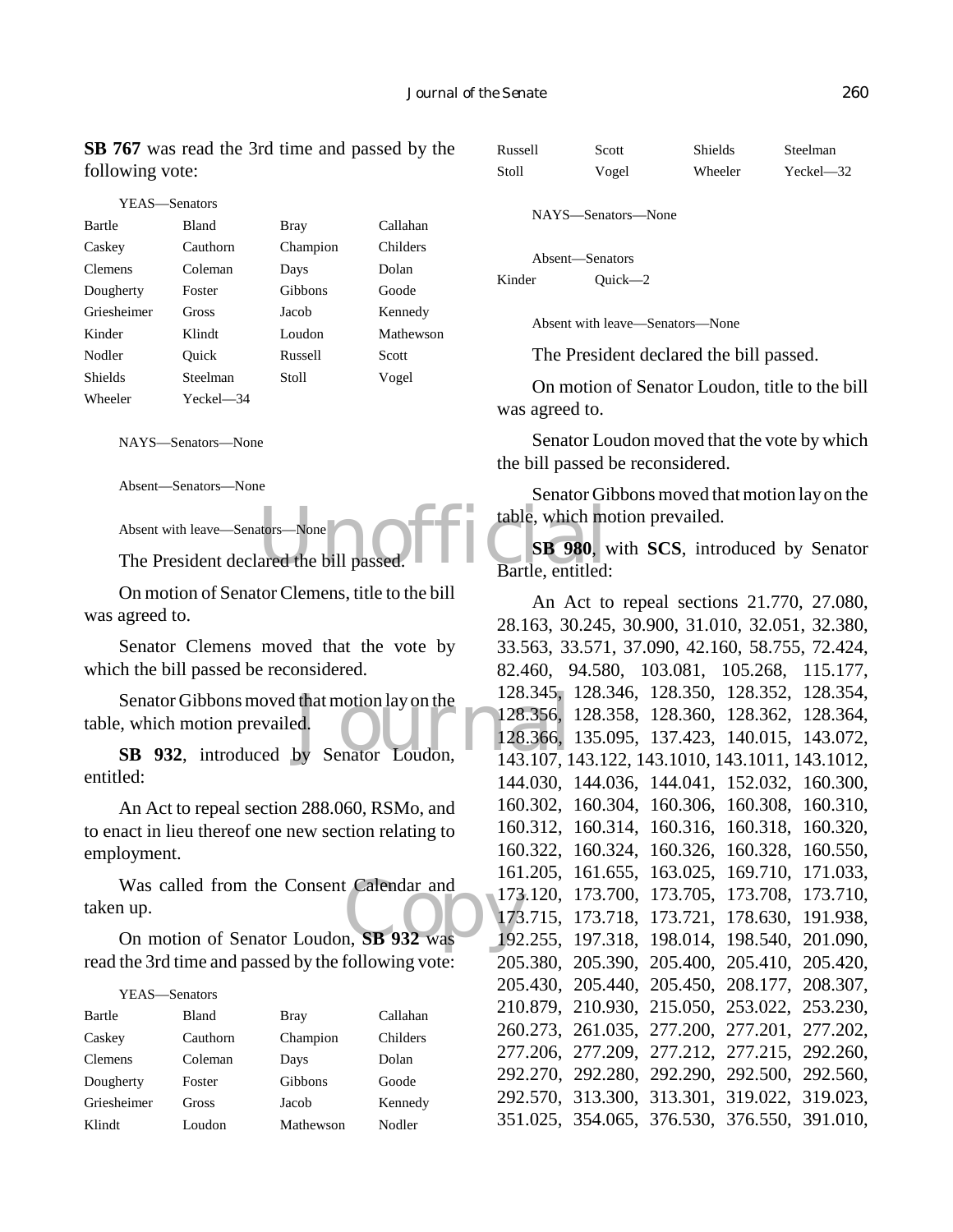391.020, 391.030, 391.040, 391.050, 391.060, 391.070, 391.080, 391.090, 391.100, 391.110, 391.120, 391.130, 391.140, 391.150, 391.160, 391.170, 391.180, 391.190, 391.230, 391.240, 391.250, 391.260, 400.9-629, 415.430, 417.066, 442.050, 516.060, 516.065, 537.040, 590.145, 600.094, 620.528, 620.1310, 632.484, and 644.102, RSMo, and to enact in lieu thereof thirteen new sections for the sole purpose of repealing certain expired, sunset, terminated, and ineffective statutory provisions as identified by the joint committee on legislative research pursuant to section 23.205, RSMo.

Was called from the Consent Calendar and taken up.

**SCS** for **SB 980**, entitled:

## motion was wit<br>
TEE SUBSTITUTE FOR<br>
BILL NO. 980<br>
SB 1028, SENATE COMMITTEE SUBSTITUTE FOR SENATE BILL NO. 980

1, 128.366, 135.095, state purch<br>
143.122, 143.1010, Was<br>
30, 144.036, 144.041, taken up.<br>
2, 160.304, 160.306, 197.312, 197.314, 197.317, 197.318, 197.345, Foste<br>
197.355, 197.366, 198.014, 198.540, 205.380, Gros<br>
205.390, 205.400, 205.410, 205.420, 205.430, Loud An Act to repeal sections 21.770, 28.085, 28.163, 30.900, 31.010, 32.051, 32.380, 33.571, 37.090, 42.160, 58.755, 72.424, 82.460, 94.580, 103.081, 105.268, 115.177, 128.345, 128.346, 128.350, 128.352, 128.354, 128.356, 128.358, 128.360, 128.362, 128.364, 128.366, 135.095, 137.423, 140.015, 143.107, 143.122, 143.1010, 143.1011, 143.1012, 144.030, 144.036, 144.041, 152.032, 160.300, 160.302, 160.304, 160.306, 160.308, 160.310, 160.312, 160.314, 160.316, 160.318, 160.320, 160.322, 160.324, 160.326, 160.328, 160.550, 161.205, 161.655, 163.025, 169.710, 171.033, 173.710, 173.715, 173.718, 173.721, 178.630, 191.938, 192.255, 197.305, 197.355, 197.366, 198.014, 198.540, 205.380, 205.390, 205.400, 205.410, 205.420, 205.430, 205.440, 205.450, 208.177, 208.307, 210.879, 210.930, 215.050, 253.022, 253.230, 277.200, 277.201, 277.202, 277.206, 277.209, 277.212, 277.215, 292.260, 292.270, 292.280, 292.290, 292.500, 313.300, 313.301, 319.022, 351.025, 354.065, 376.530, 376.550, 388.650, 391.010, 391.020, 391.030, 391.040, 391.050, 391.060, 391.070, 391.080, 391.090, 391.100, 391.110,

391.120, 391.130, 391.140, 391.150, 391.160, 391.170, 391.180, 391.190, 391.230, 391.240, 391.250, 391.260, 400.9-629, 415.430, 417.066, 442.050, 516.060, 516.065, 537.040, 600.094, 620.528, 620.1310, 632.484, and 644.102, RSMo, and to enact in lieu thereof fifteen new sections for the sole purpose of repealing certain expired, sunset, terminated, and ineffective statutory provisions as identified by the joint committee on legislative research pursuant to section 23.205, RSMo.

Was taken up.

Senator Bartle moved that **SCS** for **SB 980** be adopted.

At the request of Senator Bartle, the above motion was withdrawn, which placed the bill back on the Consent Calendar.

**SB 1028**, introduced by Senator Cauthorn, entitled:

An Act to repeal sections 34.010, 34.031, 34.032, 34.040, 34.065, and 34.130, RSMo, and to enact in lieu thereof four new sections relating to state purchasing.

Was called from the Consent Calendar and taken up.

On motion of Senator Cauthorn, **SB 1028** was read the 3rd time and passed by the following vote:

| YEAS—Senators                                      |           |                |             |  |
|----------------------------------------------------|-----------|----------------|-------------|--|
| Bartle                                             | Callahan  | Caskey         | Cauthorn    |  |
| Champion                                           | Childers  | <b>Clemens</b> | Days        |  |
| Foster                                             | Gibbons   | Goode          | Griesheimer |  |
| Gross                                              | Jacob     | Kinder         | Klindt      |  |
| Loudon                                             | Mathewson | Nodler         | Ouick       |  |
| Russell                                            | Scott     | Shields        | Steelman    |  |
| Vogel                                              | Wheeler   | $Yeckel - 27$  |             |  |
| NAYS-Senators<br>Kennedy $-3$<br>Dougherty<br>Bray |           |                |             |  |
| Absent—Senators                                    |           |                |             |  |
| Bland                                              | Coleman   | Dolan          | Stoll-      |  |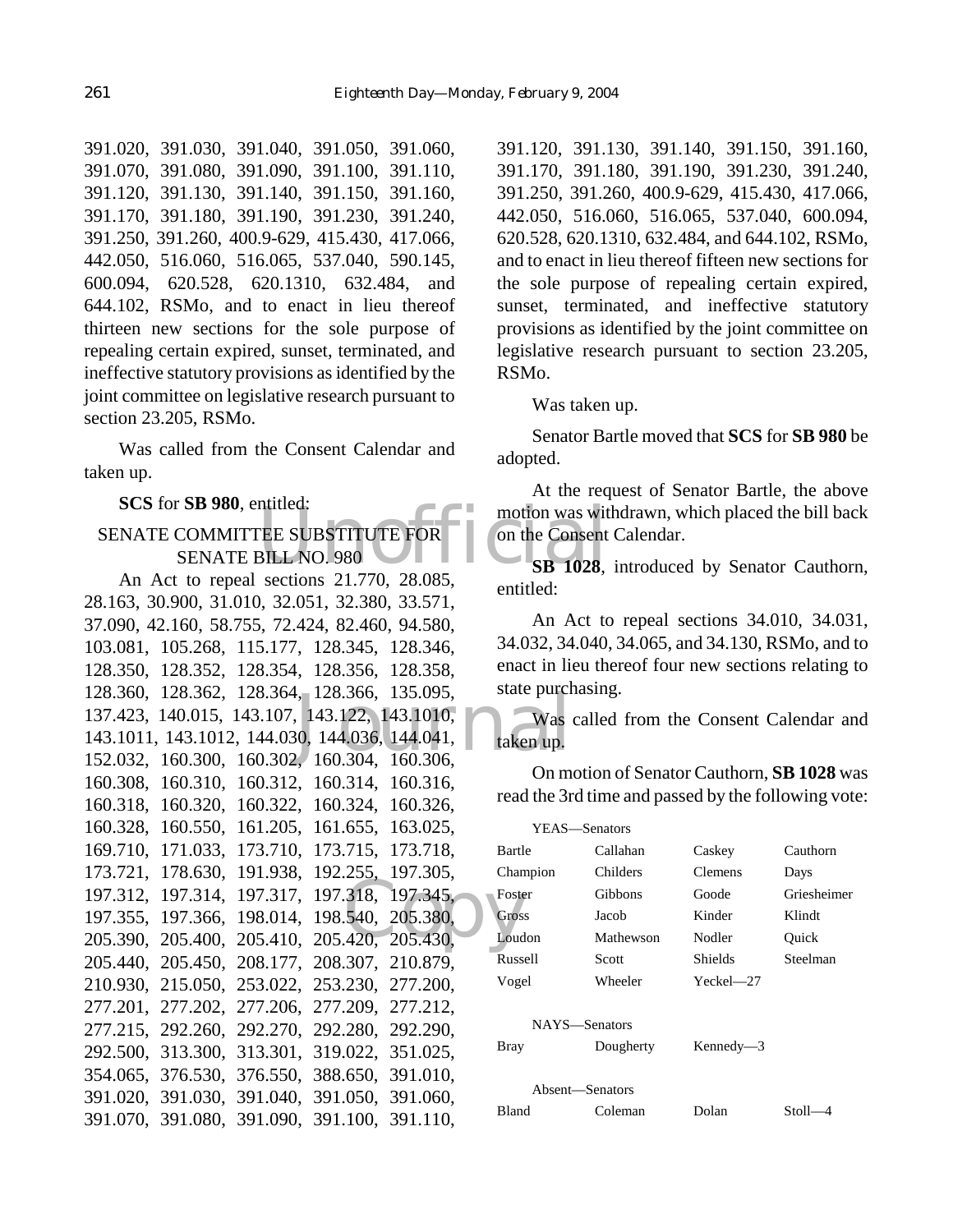Absent with leave—Senators—None

The President declared the bill passed.

On motion of Senator Cauthorn, title to the bill was agreed to.

Senator Cauthorn moved that the vote by which the bill passed be reconsidered.

Senator Gibbons moved that motion lay on the table, which motion prevailed.

## **REPORTS OF STANDING COMMITTEES**

Senator Vogel, Chairman of the Committee on Ways and Means, submitted the following report:

considered the same and<br>nate Committee Substitute,<br>ss and be placed on the<br>SP 1174 Mr. President: Your Committee on Ways and Means, to which was referred **SB 754**, begs leave to report that it has considered the same and recommends that the Senate Committee Substitute, hereto attached, do pass and be placed on the Consent Calendar.

## **REFERRALS**

Example 12<br>
SECOND READING OF SENATE BILLS<br>
SECOND READING OF SENATE BILLS<br>
SECOND READING OF SENATE BILLS President Pro Tem Kinder referred **SS** for SB 1000 to the Committee on Governmental Accountability and Fiscal Oversight.

The following Bills were read the 2nd time and referred to the Committees indicated:

**SB 716**—Commerce and the Environment.

**SB 1105**—Financial and Governmental Organization, Veterans' Affairs and Elections.

ions.<br>ment, Tourism **SB 1114**—Economic Development, Tourism and Local Government.

**SB 1119**—Aging, Families, Mental and Public Health.

**SB 1121**—Economic Development, Tourism and Local Government.

**SB 1134**—Education.

**SB 1137**—Economic Development, Tourism and Local Government.

**SB 1139**—Financial and Governmental Organization, Veterans' Affairs and Elections.

**SB 1142**—Aging, Families, Mental and Public Health.

**SB 1161**—Economic Development, Tourism and Local Government.

**SB 1162**—Financial and Governmental Organization, Veterans' Affairs and Elections.

**SB 1163**—Economic Development, Tourism and Local Government.

**SB 1168**—Aging, Families, Mental and Public Health.

**SB 1169**—Judiciary and Civil and Criminal Jurisprudence.

**SB 1170**—Judiciary and Civil and Criminal Jurisprudence.

**SB 1174**—Pensions and General Laws.

**SB 1179**—Small Business, Insurance and Industrial Relations.

**SB 1181**—Financial and Governmental Organization, Veterans' Affairs and Elections.

**SB 1189**—Pensions and General Laws.

**SB 1192**—Judiciary and Civil and Criminal Jurisprudence.

**SB 1194**—Commerce and the Environment.

**SB 1196**—Commerce and the Environment.

**SB 1199**—Pensions and General Laws.

**SB 1200**—Transportation.

**SB 1203**—Ways and Means.

**SB 1204**—Small Business, Insurance and Industrial Relations.

**SB 1206**—Aging, Families, Mental and Public Health.

**SB 1207**—Financial and Governmental Organization, Veterans' Affairs and Elections.

**SB 1209**—Ways and Means.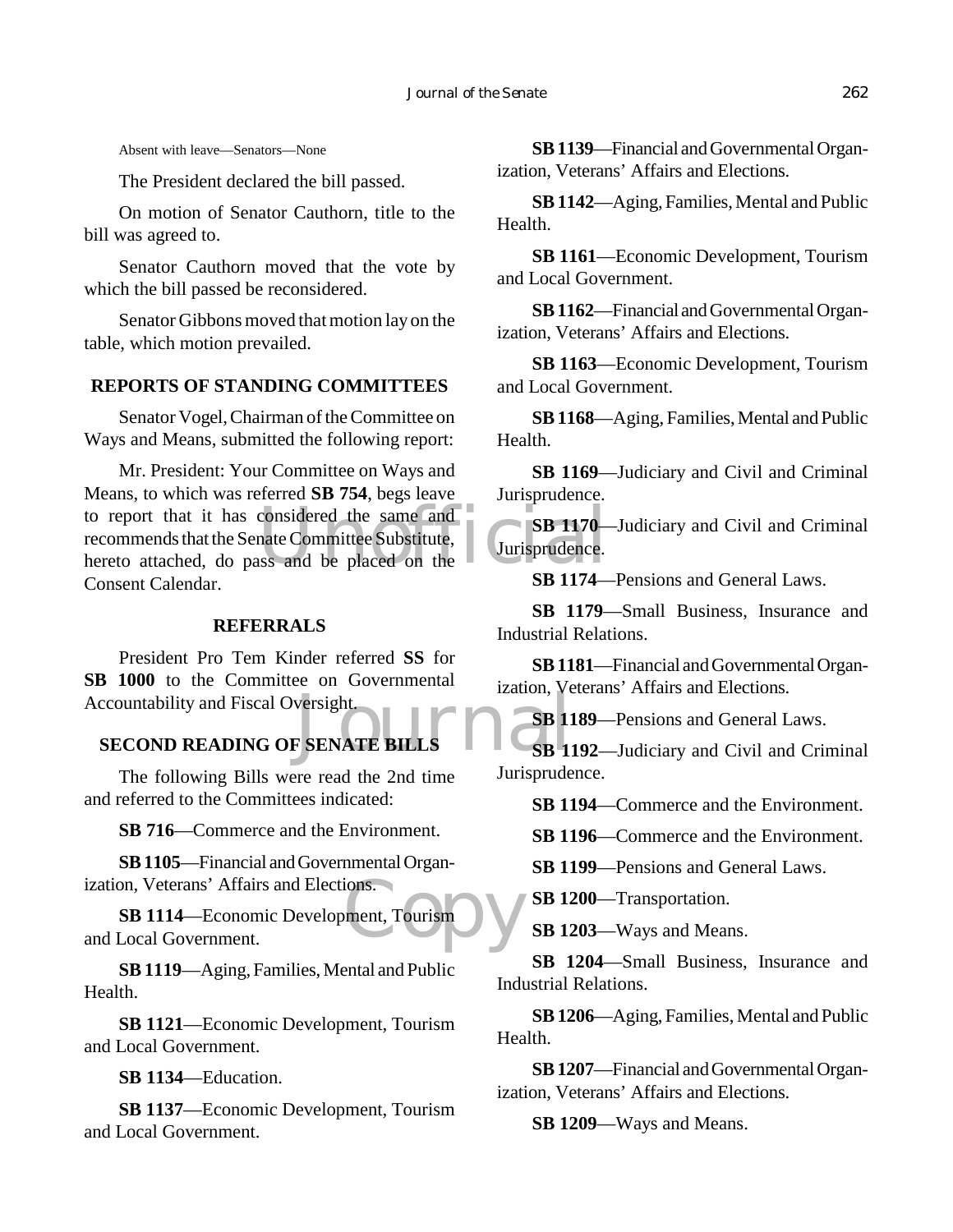**SB 1210**—Judiciary and Civil and Criminal Jurisprudence.

**SB 1211**—Judiciary and Civil and Criminal Jurisprudence.

**SB 1212**—Economic Development, Tourism and Local Government.

**SB 1213**—Ways and Means.

**SB 1214**—Commerce and the Environment.

**SB 1215**—Small Business, Insurance and Industrial Relations.

**SB 1216**—Pensions and General Laws.

**SB 1217**—Education.

**SB 1219**—Transportation.

SB 1220—Economic Development, Tourism<br>
Local Government.<br>
SB 1223—Aging Families Mental and Public and Local Government.

**SB 1223**—Aging, Families, Mental and Public Health.

**SB 1224**—Aging, Families, Mental and Public Health.

**SB 1225**—Economic Development, Tourism and Local Government.

Bruce H<br>
Governmental Organ-<br>
J Elections. appointed and **SB 1226**—Financial and Governmental Organization, Veterans' Affairs and Elections.

**SB 1227**—Appropriations.

**SB 1228**—Judiciary and Civil and Criminal Jurisprudence.

**SB 1229**—Financial and Governmental Organization, Veterans' Affairs and Elections.

nmental Organ-<br>nmental Organ-<br>ions **SB 1230**—Financial and Governmental Organization, Veterans' Affairs and Elections.

**SB 1231**—Financial and Governmental Organization, Veterans' Affairs and Elections.

**SB 1233**—Transportation.

**SB 1235**—Small Business, Insurance and Industrial Relations.

## **HOUSE BILLS ON SECOND READING**

The following Bills were read the 2nd time and referred to the Committees indicated:

**HB 969**—Ways and Means.

**HCS** for **HBs 950** and **948**—Economic Development, Tourism and Local Government.

**HCS** for **HB 1182**—Agriculture, Conservation, Parks and Natural Resources.

**HCS** for **HB 1177**—Agriculture, Conservation, Parks and Natural Resources.

## **MESSAGES FROM THE GOVERNOR**

The following messages were received from the Governor, reading of which was waived:

OFFICE OF THE GOVERNOR

State of Missouri Jefferson City, Missouri

February 5, 2004

TO THE SENATE OF THE 92nd GENERAL ASSEMBLY OF THE STATE OF MISSOURI:

I have the honor to transmit to you herewith for your advice and consent the following appointment to office:

Bruce E. Davis, Republican, 3509 Bray, Columbia, Boone County, Missouri 65203, as a member of the State Tax Commission, for a term ending January 23, 2010, and until his successor is duly appointed and qualified; vice, reappointed to a full term.

> Respectfully submitted, BOB HOLDEN Governor

Also,

OFFICE OF THE GOVERNOR

State of Missouri Jefferson City, Missouri

February 5, 2004

TO THE SENATE OF THE 92nd GENERAL ASSEMBLY OF THE STATE OF MISSOURI:

I have the honor to transmit to you herewith for your advice and consent the following appointment to office:

Charles C. Hill, Jr., 924 East Linwood Drive, Springfield, Greene County, Missouri 65807, as a member of the Missouri Board for Architects, Professional Engineers, Professional Land Surveyors and Landscape Architects, for a term ending August 23, 2007, and until his successor is duly appointed and qualified; vice,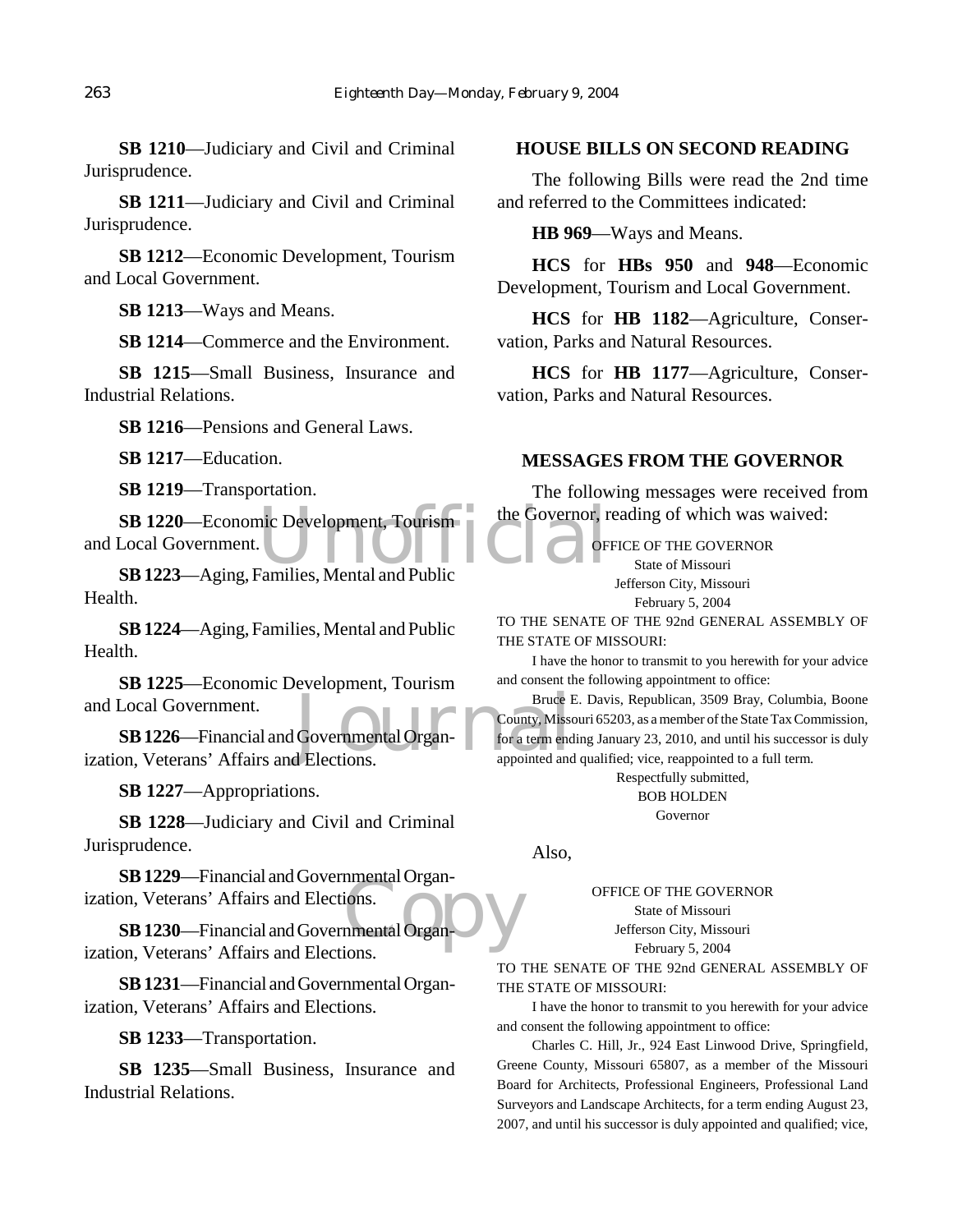reappointed to a full term.

Respectfully submitted, BOB HOLDEN Governor

Also,

OFFICE OF THE GOVERNOR State of Missouri Jefferson City, Missouri February 5, 2004

TO THE SENATE OF THE 92nd GENERAL ASSEMBLY OF THE STATE OF MISSOURI:

I have the honor to transmit to you herewith for your advice and consent the following appointment to office:

Jean Howard, Democrat, 901 S. Main, Auxvasse, Callaway County, Missouri 65231, as a member of the State Committee of Dietitians, for a term ending June 11, 2007, and until her successor is duly appointed and qualified; vice, Mary McDonald, term expired.

> Respectfully submitted, BOB HOLDEN Governor

Also,

OFFICE OF THE GOVERNOR State of Missouri Jefferson City, Missouri February 5, 2004

TO THE SENATE OF THE 92nd GENERAL ASSEMBLY OF THE STATE OF MISSOURI:

by a here with for your advice<br>to office:<br>unty Highway 469. Steele. TO THE SEN I have the honor to transmit to you herewith for your advice and consent the following appointment to office:

Robert F. Lawrence, 264 County Highway 469, Steele, Pemiscot County, Missouri 63877, as a member of the Well Installation Board, for a term ending February 24, 2008, and until his successor is duly appointed and qualified; vice, reappointed to a full term.

> Respectfully submitted, BOB HOLDEN Governor

Also,

OFFICE OF THE GOVERNOR State of Missouri Jefferson City, Missouri February 5, 2004

TO THE SENATE OF THE 92nd GENERAL ASSEMBLY OF THE STATE OF MISSOURI:

I have the honor to transmit to you herewith for your advice and consent the following appointment to office:

John M. Parker, Republican, 2024 Honeysuckle Lane,

Jefferson City, Cole County, Missouri 65109, as a member of the Lincoln University Board of Curators, for a term ending January 1, 2010, and until his successor is duly appointed and qualified; vice, Larry V. Schepers, term expired.

> Respectfully submitted, BOB HOLDEN Governor

Also,

OFFICE OF THE GOVERNOR State of Missouri Jefferson City, Missouri February 5, 2004

TO THE SENATE OF THE 92nd GENERAL ASSEMBLY OF THE STATE OF MISSOURI:

I have the honor to transmit to you herewith for your advice and consent the following appointment to office:

Ily submitted,<br>
HOLDEN<br>
Wernor<br>
The Commissioners for l<br>
Rudolph Rhodes III.<br>
Rudolph Rhodes III. James B. Wilson, 4545 East 53rd Street, Kansas City, Jackson County, Missouri 64130, as a member of the Board of Police Commissioners for Kansas City, for a term ending March 7, 2007, and until his successor is duly appointed and qualified; vice, Rudolph Rhodes III, resigned.

> Respectfully submitted, BOB HOLDEN Governor

Also,

OFFICE OF THE GOVERNOR

State of Missouri Jefferson City, Missouri

February 5, 2004

TO THE SENATE OF THE 92nd GENERAL ASSEMBLY OF THE STATE OF MISSOURI:

I have the honor to transmit to you herewith for your advice and consent the following appointment to office:

Copy duly Tina R. Wood, 725 Kathy Lane, Jefferson City, Cole County, Missouri 65109, as a member of the Missouri Head Injury Advisory Council, for a term ending May 27, 2005, and until her successor is duly appointed and qualified; vice, Bradley Freeman, resigned.

Respectfully submitted, BOB HOLDEN Governor

Also,

OFFICE OF THE GOVERNOR State of Missouri Jefferson City, Missouri February 6, 2004 TO THE SENATE OF THE 92nd GENERAL ASSEMBLY OF THE STATE OF MISSOURI: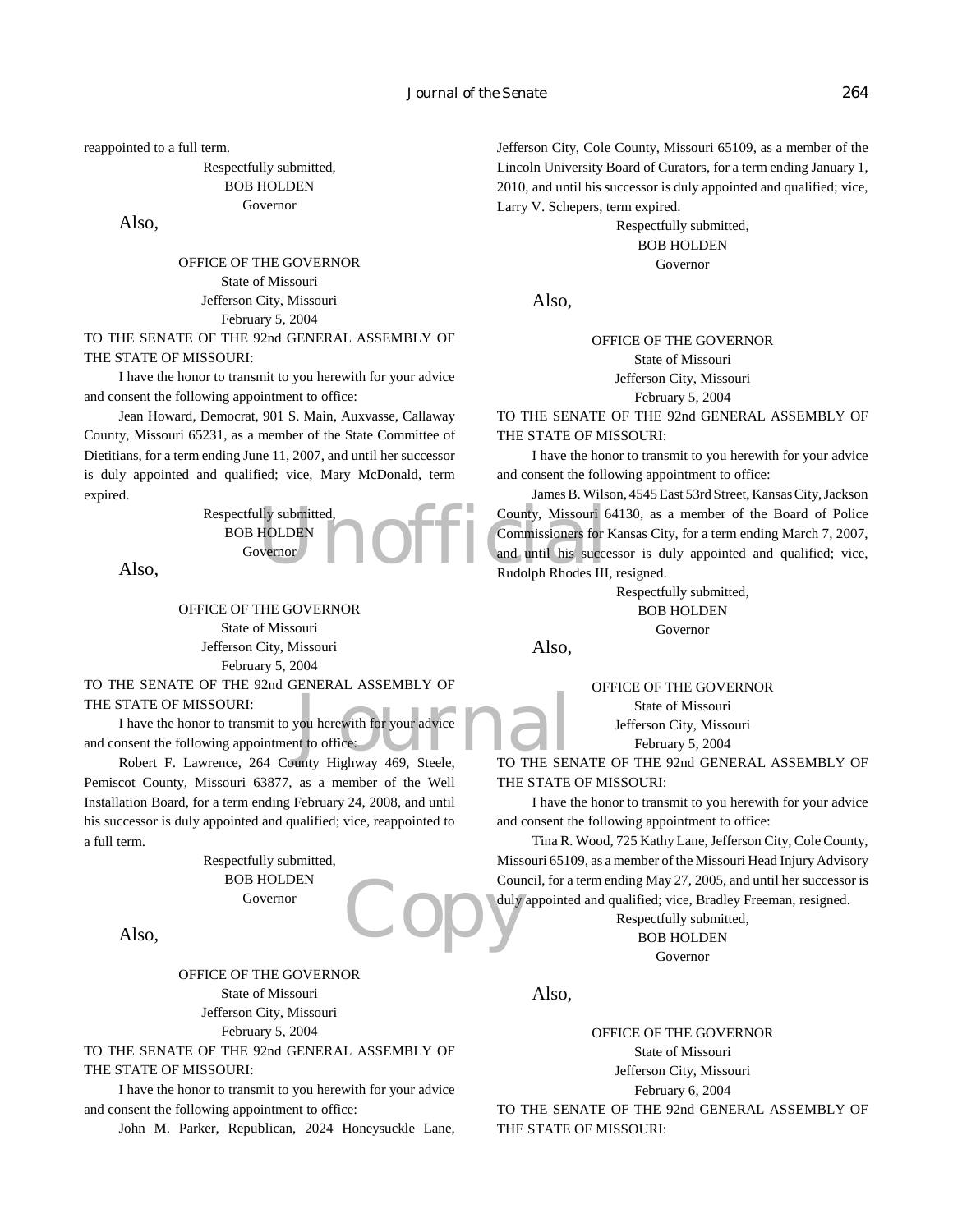I have the honor to transmit to you herewith for your advice and consent the following appointment to office:

Linda Taylor Allen, Ph.D., 3902 Cromwell Court, Columbia, Boone County, Missouri 65203, as a member of the Missouri Planning Council on Developmental Disabilities, for a term ending June 30, 2006, and until her successor is duly appointed and qualified; vice, Linda Taylor Allen, Ph.D., withdrawn.

> Respectfully submitted, BOB HOLDEN

Governor

Also,

OFFICE OF THE GOVERNOR State of Missouri Jefferson City, Missouri February 6, 2004

TO THE SENATE OF THE 92nd GENERAL ASSEMBLY OF THE STATE OF MISSOURI:

and consent the following appointment to office:

I have the honor to transmit to you herewith for your advice<br>
I moment the following appointment to office:<br>
Walter Foster, Jr., 21513 Highway 17, Waynesville, Pulaski<br>
V, Missouri 65883, as a member of the Corrections Off Walter Foster, Jr., 21513 Highway 17, Waynesville, Pulaski County, Missouri 65883, as a member of the Corrections Officer Certification Commission, for a term ending October 30, 2005, and until his successor is duly appointed and qualified; vice, Walter Foster, Jr., withdrawn.

> Respectfully submitted, BOB HOLDEN Governor

Also,

OFFICE OF THE GOVERNOR State of Missouri Jefferson City, Missouri February 6, 2004

TO THE SENATE OF THE 92nd GENERAL ASSEMBLY OF THE STATE OF MISSOURI:

I have the honor to transmit to you herewith for your advice and consent the following appointment to office:

I have the honor to transmit to you herewith for your advice<br>
and consent the following appointment to office:<br>
Sheldon Lee Lineback, 337 Hutton Lane, Jefferson City, Cole<br>
County, Missouri 65101, as a member of the Amber Sheldon Lee Lineback, 337 Hutton Lane, Jefferson City, Cole Oversight Commission, for a term ending October 20, 2006, and until his successor is duly appointed and qualified; vice, Sheldon Lee Lineback, withdrawn.

> Respectfully submitted, BOB HOLDEN Governor

### OFFICE OF THE GOVERNOR

State of Missouri Jefferson City, Missouri February 6, 2004

TO THE SENATE OF THE 92nd GENERAL ASSEMBLY OF THE STATE OF MISSOURI:

I have the honor to transmit to you herewith for your advice and consent the following appointment to office:

Stacy A. Mangum, 304 SE Shamrock Lane, Blue Springs, Jackson County, Missouri 64014, as a member of the Drug Utilization Review Board, for a term ending October 15, 2003, and until his successor is duly appointed and qualified; vice, Stacy A. Mangum, withdrawn.

> Respectfully submitted, BOB HOLDEN Governor

Also,

OFFICE OF THE GOVERNOR State of Missouri Jefferson City, Missouri February 6, 2004

TO THE SENATE OF THE 92nd GENERAL ASSEMBLY OF THE STATE OF MISSOURI:

I have the honor to transmit to you herewith for your advice and consent the following appointment to office:

Journal Mangum, with Stacy A. Mangum, 304 SE Shamrock Lane, Blue Springs, Jackson County, Missouri 64014, as a member of the Drug Utilization Review Board, for a term ending October 15, 2007, and until his successor is duly appointed and qualified; vice, Stacy A. Mangum, withdrawn.

Respectfully submitted, BOB HOLDEN Governor

Also,

OFFICE OF THE GOVERNOR

State of Missouri

Jefferson City, Missouri

February 6, 2004

TO THE SENATE OF THE 92nd GENERAL ASSEMBLY OF THE STATE OF MISSOURI:

I have the honor to transmit to you herewith for your advice and consent the following appointment to office:

Terry D. Milam, 805 Chateau Valley Court, Ferguson, St. Louis County, Missouri 63135, as a member of the Amber Alert System Oversight Commission, for a term ending October 20, 2006, and until his successor is duly appointed and qualified; vice, Terry D. Milam, withdrawn.

> Respectfully submitted, BOB HOLDEN Governor

Also,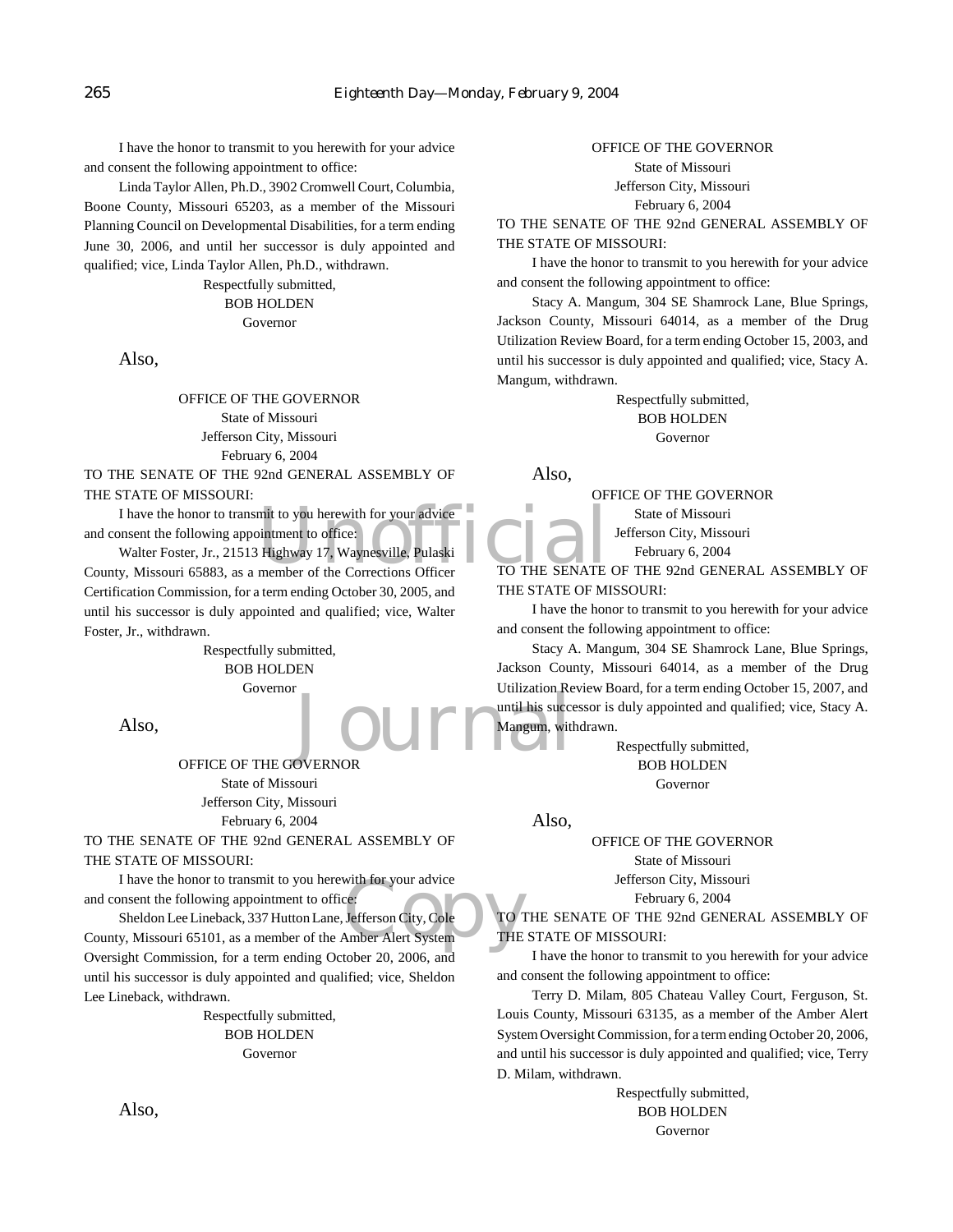Also,

OFFICE OF THE GOVERNOR State of Missouri Jefferson City, Missouri February 6, 2004

TO THE SENATE OF THE 92nd GENERAL ASSEMBLY OF THE STATE OF MISSOURI:

I have the honor to transmit to you herewith for your advice and consent the following appointment to office:

Judith D. Riehl, 3248 Patterson Place Drive #307, St. Louis, St. Louis County, Missouri 63129, as a member of the Advisory Committee on Lead Poisoning, for a term ending April 15, 2005, and until her successor is duly appointed and qualified; vice, Judith D. Riehl, withdrawn.

> Respectfully submitted, BOB HOLDEN Governor

Also,

OFFICE OF THE GOVERNOR State of Missouri Jefferson City, Missouri February 6, 2004

TO THE SENATE OF THE 92nd GENERAL ASSEMBLY OF THE STATE OF MISSOURI:

I have the honor to transmit to you herewith for your advice and consent the following appointment to office:

e, for a term ending April 9, Broadcool,<br>ppointed and qualified; vice, Unterreine<br>O'Fallon. Suzanne Wells, R.N., 534 Sheffield, Webster Groves, St. Louis County, Missouri 63119, as a member of the Missouri Genetic Disease Advisory Committee, for a term ending April 9, 2006, and until her successor is duly appointed and qualified; vice, Suzanne Wells, R.N., withdrawn.

Respectfully submitted, BOB HOLDEN Governor

President Pro Tem Kinder referred the above appointments to the Committee on Gubernatorial Appointments.

## **RESOLUTIONS**

Senator Coleman offered Senate Resolution No. 1283, regarding Kyna Iman, St. Louis, which was adopted.

Senator Mathewson offered Senate Resolution No. 1284, regarding the Eightieth Birthday of Orville "Bud" Lee Stout, Sedalia, which was adopted.

## **INTRODUCTIONS OF GUESTS**

THE GOVERNOR<br>
of Missouri<br>
City, Missouri<br>
City, Missouri<br>
OFFIC County; and Ar<br>
made honorary<br>
made honorary Senator Yeckel introduced to the Senate, Jennifer Ahrens, Amy Koehler, Jessica Hallermann, Allison Kreutzjans, Erica Wheeler and students from Cor Jesu Academy, St. Louis County; and Amy, Jessica, Allison and Erica were made honorary pages.

> Senator Coleman introduced to the Senate, Korey Schenewerk, Jefferson City.

> On behalf of Senator Gross, the President introduced to the Senate, Mary Harrison, Barbara Broadfoot, Marianne Thiel, and Sister Mary Unterreiner, St. Charles; and Betty Teakhashi, O'Fallon.

> Senator Kinder introduced to the Senate, Rachelle Rowe, St. Louis.

> On motion of Senator Gibbons, the Senate adjourned under the rules.

SENATE CALENDAR<br>NINETEENTH DAY–TUESDAY, FEBRUARY 10, 2004 SENATE CALENDAR  $\blacksquare$ 

## FORMAL CALENDAR

 $\overline{\phantom{a}}$ 

## SECOND READING OF SENATE BILLS

SB 787-Childers SB 877-Goode and Days SB 1156-Caskey SB 1157-Scott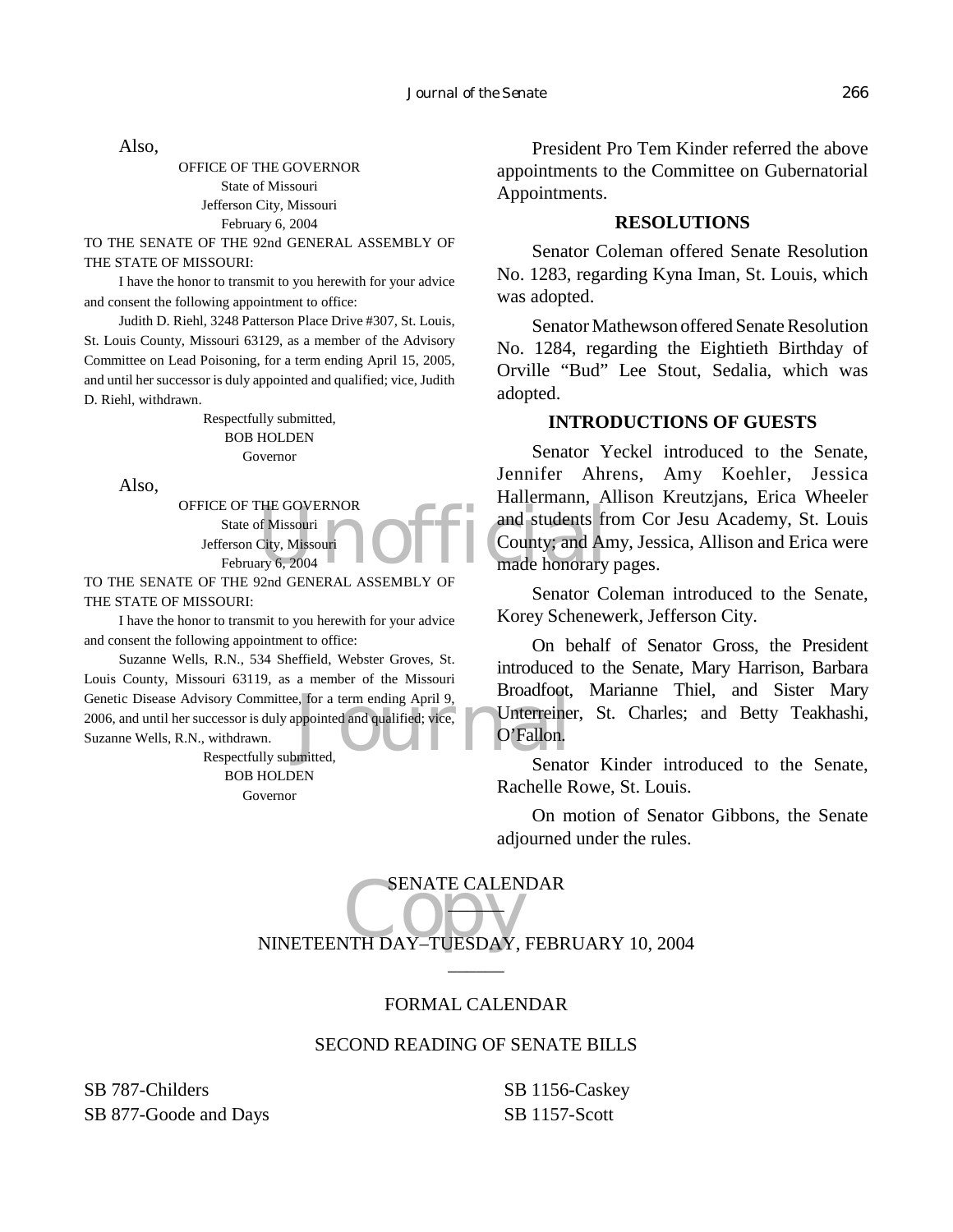SB 1182-Dolan SB 1183-Dolan SB 1185-Gross SB 1187-Wheeler SB 1190-Caskey SB 1202-Gibbons, et al SB 1205-Cauthorn

SB 1208-Stoll SB 1218-Quick SB 1222-Dougherty, et al SB 1232-Clemens, et al SB 1234-Mathewson and Childers SB 1236-Kennedy, et al SJR 43-Klindt

## THIRD READING OF SENATE BILLS

SS for SB 1000-Bartle (In Fiscal Oversight)

## SENATE BILLS FOR PERFECTION

askey, with SCS SERVIS SB 718-Yecke SB 715-Childers and Caskey, with SCS SB 990-Loudon, with SCS SB 730-Gross and Champion, with SCS SBs 1144, 919 & 874-Dolan, et al, with SCS SBs 1020, 889 & 869-Steelman, et al, with SCS

SB 718-Yeckel, et al SB 1080-Nodler, et al SB 1099-Gibbons, et al, with SCS SJR 44-Dolan, with SCS

JO INFORMAL CALENDAR INFORMAL CALENDAR

SENATE BILLS FOR PERFECTION

SB 732-Gross

CONSENT CALENDAR enate Bills

Reported 2/2

SB 980-Bartle, with SCS

Reported 2/9

SB 951-Griesheimer SB 952-Wheeler, with SCS